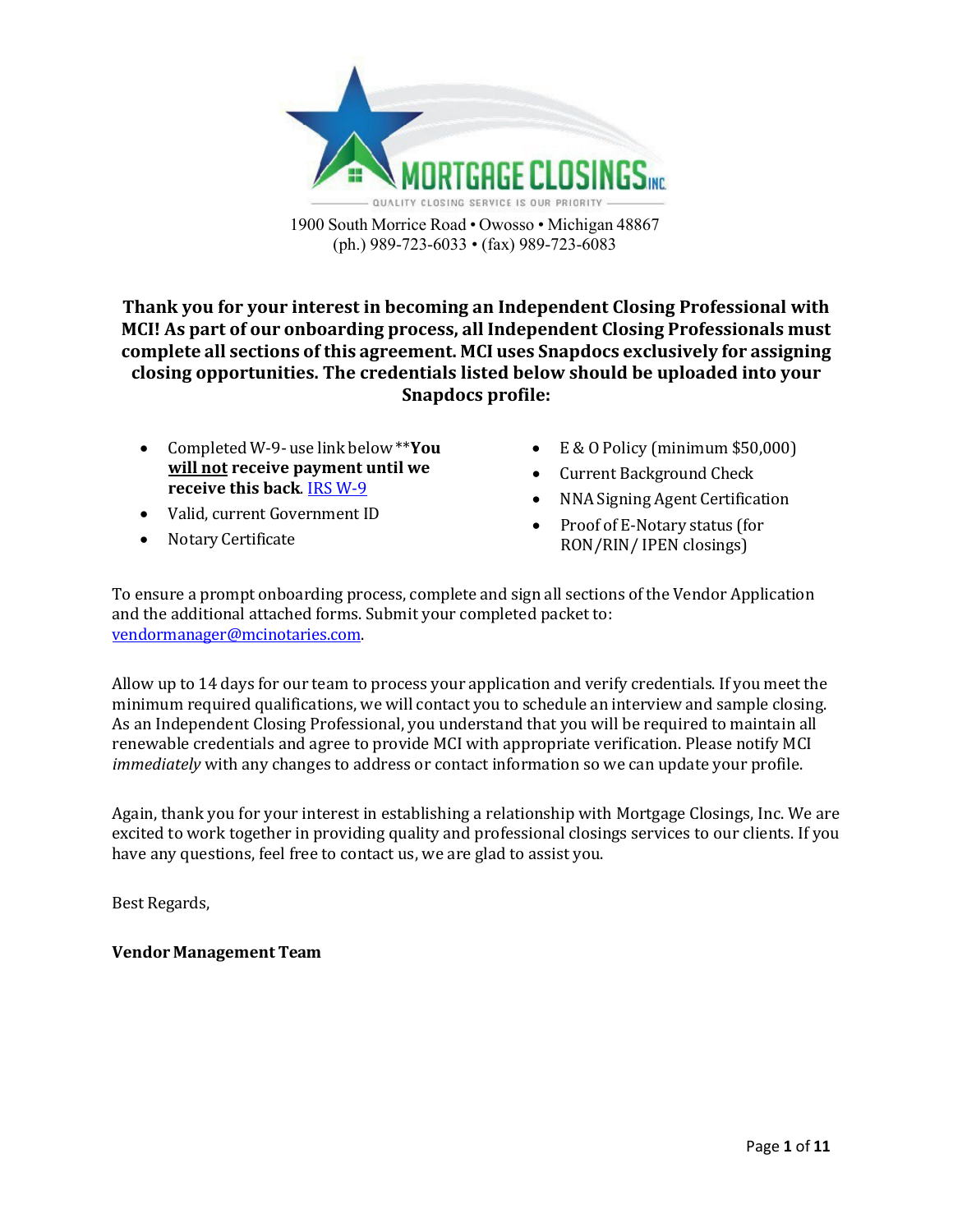

# **INDEPENDENT CLOSING PROFESSIONAL APPLICPATION**

# **GENERAL CONTACT INFORMATION:**

|                                                                                                                                                                                                                                     | State: $\frac{Zip:$                 |
|-------------------------------------------------------------------------------------------------------------------------------------------------------------------------------------------------------------------------------------|-------------------------------------|
| <b>Phone 1:</b> The contract of the contract of the contract of the contract of the contract of the contract of the contract of the contract of the contract of the contract of the contract of the contract of the contract of the | $\Box$ Cell $\Box$ Home $\Box$ Work |
| Email:                                                                                                                                                                                                                              |                                     |

**Do you have a profile on Snapdocs? YES NO (MCI uses Snapdocs to assign appointments to** *our Independent Closing Professionals. If you do not have a profile on Snapdocs, you will need to create one before we can offer closing opportunities to you).*

# **NOTARY COMMISSION:**

|                      | State Commissioned in: ________________________Commission Expiration Date: ____________ |
|----------------------|-----------------------------------------------------------------------------------------|
|                      |                                                                                         |
|                      |                                                                                         |
| $\Box$ YES $\Box$ NO | Are you registered with your state to conduct Electronic and/or Remote Notarizations?   |
|                      | Which state approved RON/E-Notary platforms are you trained in/currently using?         |
|                      | Were you previously commissioned in a different state or under a different name? If so, |
|                      |                                                                                         |

# **ERROR & OMISSION (E & O) INFORMATION:**

| <b>Insurance Company:</b>      | Coverage Amount: \$   |
|--------------------------------|-----------------------|
| <b>Policy Expiration Date:</b> | <b>Policy Number:</b> |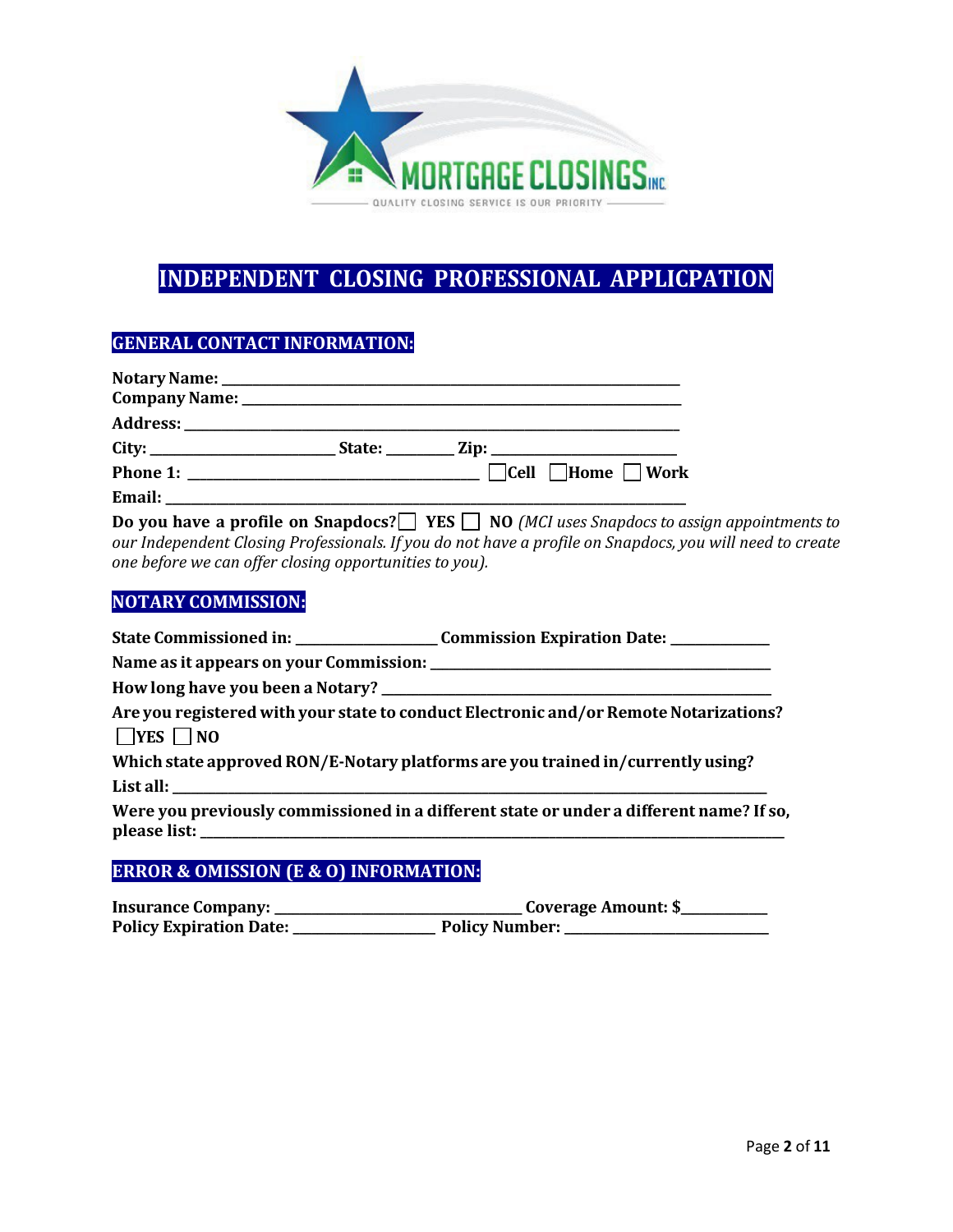

# **EXPERIENCE / ADDITIONAL CREDENTIALS:**

**How long have you been a Closing Professional/Signing Agent?** 

| List the training courses you have completed:                                                                                                                                                    |  |  |
|--------------------------------------------------------------------------------------------------------------------------------------------------------------------------------------------------|--|--|
| Number of closings have you conducted as a Signing Agent? (Do not include closings                                                                                                               |  |  |
|                                                                                                                                                                                                  |  |  |
| include purchase closings in the signer's home) _________________________________                                                                                                                |  |  |
| Do you have experience with: $\Box$ Lender Table Funding $\Box$ Purchase copy packages                                                                                                           |  |  |
| $\Box$ Check disbursing protocols $\Box$ Property Transfer forms                                                                                                                                 |  |  |
| Types of transactions you are proficient with and have experience closing:<br>Refi   HELOC   Reverse Mortgage   Buy Side Purchase   Sell Side Purchase<br>Full Purchase □ Cash Sale □ Commercial |  |  |
| Are you Bi-lingual? $\Box$ YES $\Box$ NO                                                                                                                                                         |  |  |
| If yes, please list any language you are fluent in, other than English: _______________                                                                                                          |  |  |
| Are you a full time Notary/Closing Professional? ________________________________                                                                                                                |  |  |
|                                                                                                                                                                                                  |  |  |
| List the counties/cities you cover? (You may attach a separate page.) _____________________________                                                                                              |  |  |
| List your closing fees: Refinance \$ Purchase \$ Home Equity \$                                                                                                                                  |  |  |
| Reverse Mortgage \$______ Commercial \$_______ Additional Fees: __________________                                                                                                               |  |  |
| Can you accept documents Electronically? $\Box$ YES $\Box$ NO                                                                                                                                    |  |  |
| Do you have scanning capabilities? □ YES □ NO □ Mobile Scanner                                                                                                                                   |  |  |
|                                                                                                                                                                                                  |  |  |
| Is your printer dual tray? $\Box$ YES $\Box$ NO                                                                                                                                                  |  |  |
| If no, can you print both legal and letter size documents? $\Box$ YES<br>N <sub>O</sub>                                                                                                          |  |  |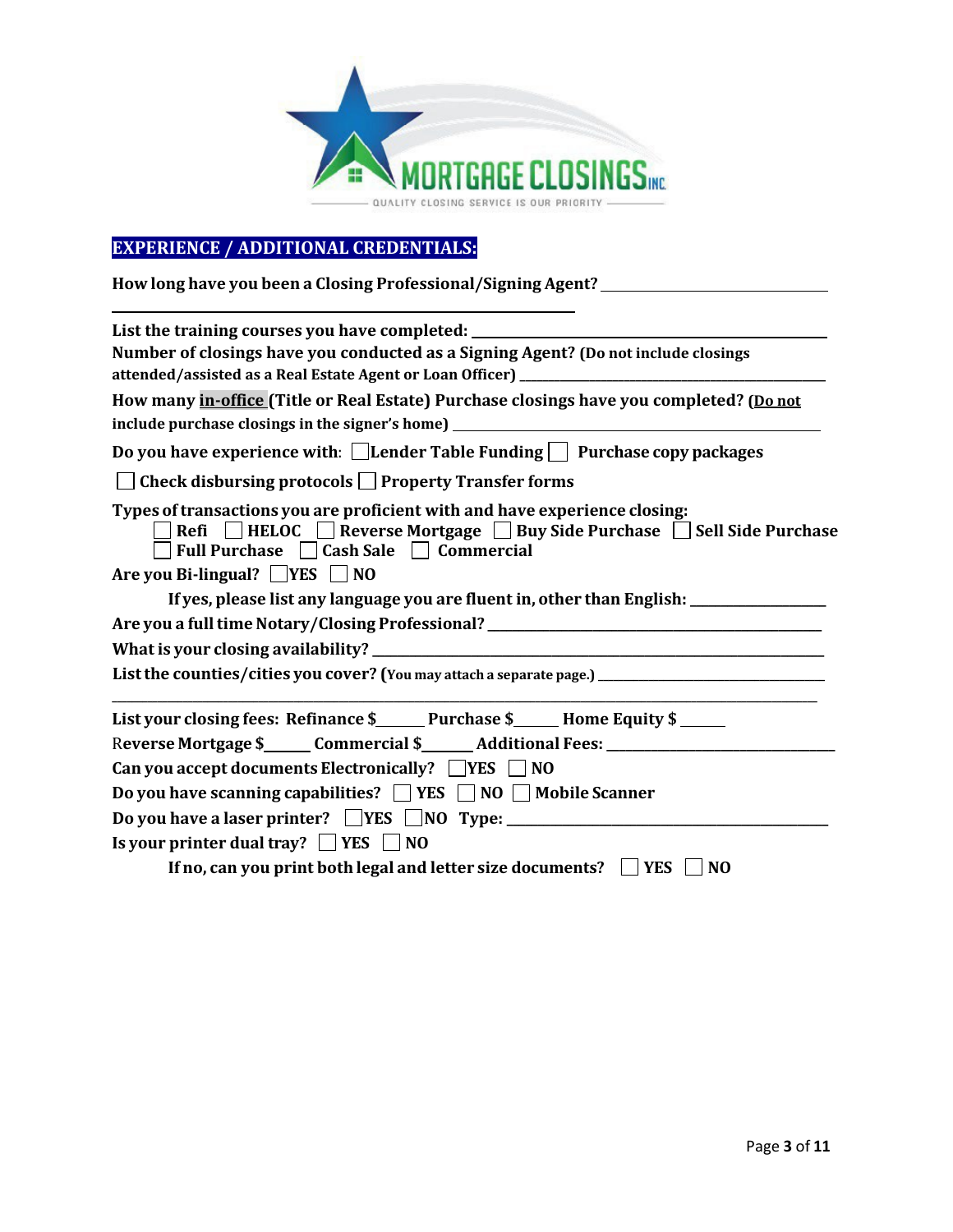

# **ADDITIONAL EXPERIENCE:**

| Have you ever been a Title Agency employee? $\Box$ YES $\Box$ NO                                                                                 | If yes, what was your Title/position? How long? ________________________________                                              |
|--------------------------------------------------------------------------------------------------------------------------------------------------|-------------------------------------------------------------------------------------------------------------------------------|
| Do you have a Resident Producer License? $\Box$ YES $\Box$ NO<br>Please list any related Mortgage / Title experience you feel may be Beneficial: |                                                                                                                               |
|                                                                                                                                                  |                                                                                                                               |
|                                                                                                                                                  | Date:<br><u> Alexandria de la contrada de la contrada de la contrada de la contrada de la contrada de la contrada de la c</u> |

**Printed Name:**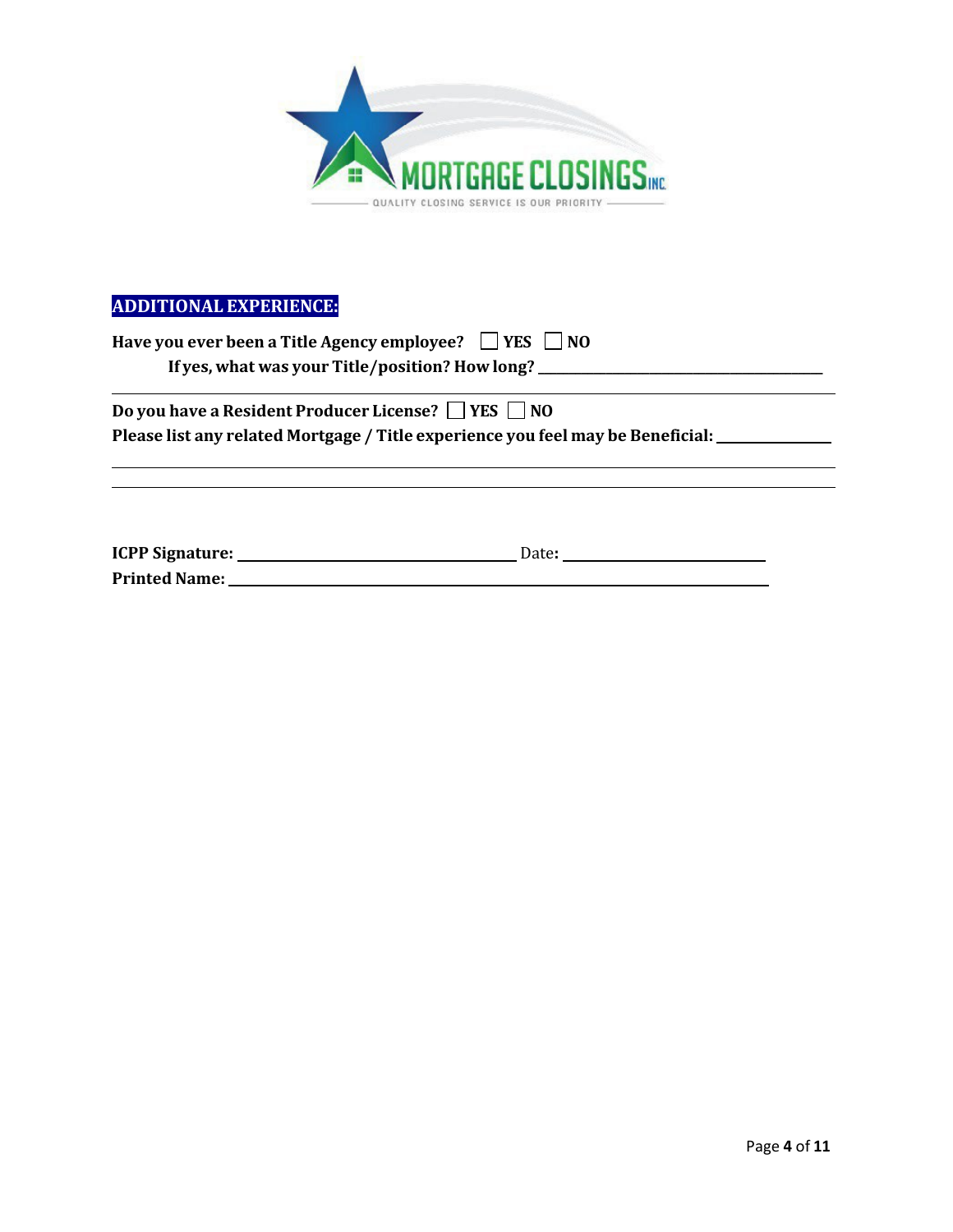

# **INDEPENDENT CLOSING PROFESSIONAL AGREEMENT**

This Independent Closing Professional Agreement entered on between Mortgage Closings Inc. (hereinafter referred to as "MCI") and Independent Closing Professional (hereinafter referred to as "ICP"): Name:

Full Address:

## **RECITALS:**

- MCI provides closing & document execution services on behalf of title companies, lenders, and other similar entities (hereinafter referred to as the "Client") for real estate related transactions.
- Independent Closing Professional (ICP) confirms they hold the proper credentials as required by their governing state and confirms they possess the experience required in providing such closing services as those offered by MCI.
- MCI agrees to contract, and ICP agrees to perform such services as listed above pursuant to the terms and conditions agreed to as set forth in this Agreement.

#### **AGREEMENTS:** ICP to initial next to each item below. Your initial indicates understanding and agreement of said terms.) **INITIAL**

**\_\_\_\_\_\_\_ Distribution of Assignments:** MCI reserves the right to determine and assign closing appointments to the ICP that best fits the scope of services to meet the needs of our client. MCI cannot guarantee or make promise of the number of assignments to be offered to any Independent Closing Professional. MCI may, at their sole discretion, assign additional ICP's related parties to assist in any aspect of the assignment as deemed necessary. The ICP agrees to maintain, by any means necessary, the appropriate tools / skills needed to perform the assignment.

**\_\_\_\_\_\_ Accepting Assignments:** MCI will provide any details *available* regarding the assignment at the time of request, including date, time, location, and fees. It is at the discretion of the ICP to accept or decline appointment requests. Do not accept an assignment if you are not able to meet the requirements outlined in the offer. Furthermore, any voicemail requests left by MCI for potential signings should in no way be construed as an automatic assignment of appointment. All assignments must be confirmed by MCI and ICP, verbally or in writing, before the appointment is officially assigned.

ICP is responsible for maintaining their personal schedule and we ask that you **only** accept the assignments that you can perform as assigned. Once an appointment is assigned, ICP agrees to contact the signer upon receipt of their Notary Confirmation, unless agreed to otherwise, to introduce yourself and confirm the details of the closing assignment (date, time, location, and valid ID is available). ICP agrees to update the assignment in Snapdocs, indicating they have confirmed the closing appointment with the signers. If ICP is unable to reach the signer, have incorrect contact information or there is not any contact information listed, please contact MCI for further instruction.

ICP agrees to notify MCI of all requests from the signer to change the details of the closing (date, time, or location).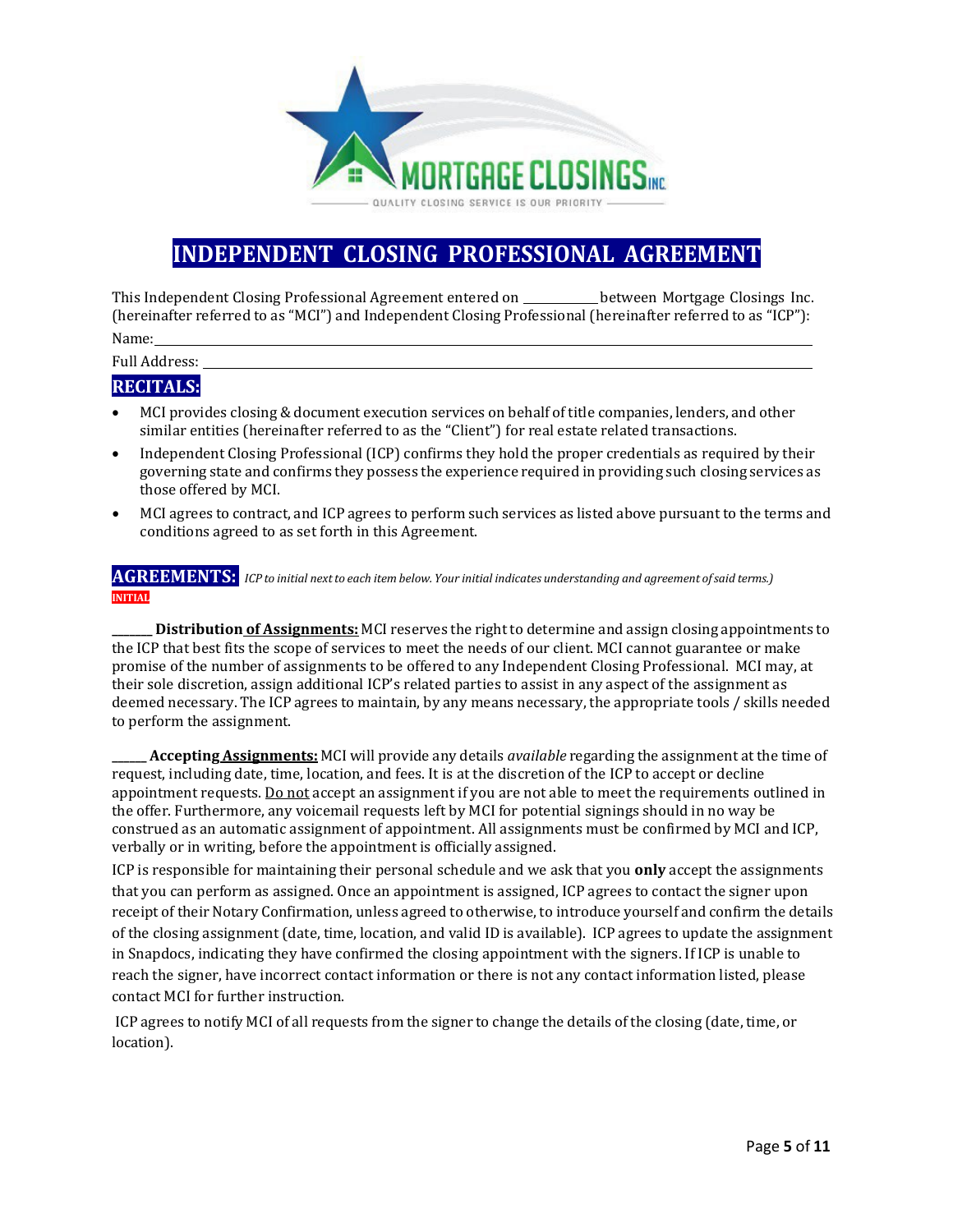

*(Continued…)*

#### **INITIAL**

**\_\_\_\_\_\_\_** ICP is *not* permitted to make changes to the closing appointment without prior approval from MCI **and**  their Client. ICP is *not* permitted to reassign or give an appointment to another party unless otherwise agreed to by MCI staff. If ICP is unable to complete the assignment as agreed for any reason, ICP agrees to notify MCI immediately to discuss alternatives or removal of said assignment.

ICP is responsible for maintaining all aspects of their own schedule and shall *only* accept assignments they can complete as agreed.

#### **\_\_\_\_\_\_\_ Compensation Agreement:**

Rate of each closing assignment is based on the established fee schedule and will be disclosed to ICP in the request for service.

MCI agrees to pay the assigned ICP the following fees as outlined below:

- Cancel at the table: Generally, results in a trip and print fee for the notary, Fees range from \$35-65. Your Notary Confirmation states that fee is dependent on successful completion. IF the loan cancels, closing fee will be negotiated on case by case.
- Notary Errors: ICP agrees to have all corrections completed in a timely manner and will be at their own expense. See the Notary Confirmation for additional information/instructions.

ICP agrees not to discuss their fee(s) with the lender, title company, or any other parties involved in each transaction, this includes other Closing Agents.

MCI will remit payment to ICP by check within 30 days following the date of the service. MCI is not under any obligation to reimburse ICP for any fees and/or expenses actually incurred in addition to those agreed upon prior to the assignment.

**\_\_\_\_\_\_\_ Deductions:** Failure to successfully complete any of the following items *can* result in a deduction of the agreed upon fee for the assignment in question:

- Failure to properly notarize any documents requiring a notarization.
- Failure to have a witness sign any document that requires a witness signature for your state.
- Failure to have each signer sign exactly as their name is printed on each document.
- Failure to conduct yourself in a professional manner while conducting the assignment.
- Failure to report status to MCI within the 4 hours of completing a closing appointment and/or failure to arrive at the signing location at the agreed upon time.

# **TERMS:**

**INITIAL**

**\_\_\_\_\_\_\_ Independent Closing Professional Agreement:** I (hereinafter referred to as Independent Closing Professional – ICP) understand and acknowledge that this is not an application for employment and that MCI does not function as an employer in any capacity. Furthermore, ICP, acknowledges they are responsible for any payment or withholding of all applicable employment, city, county, state, and federal taxes that are required by law.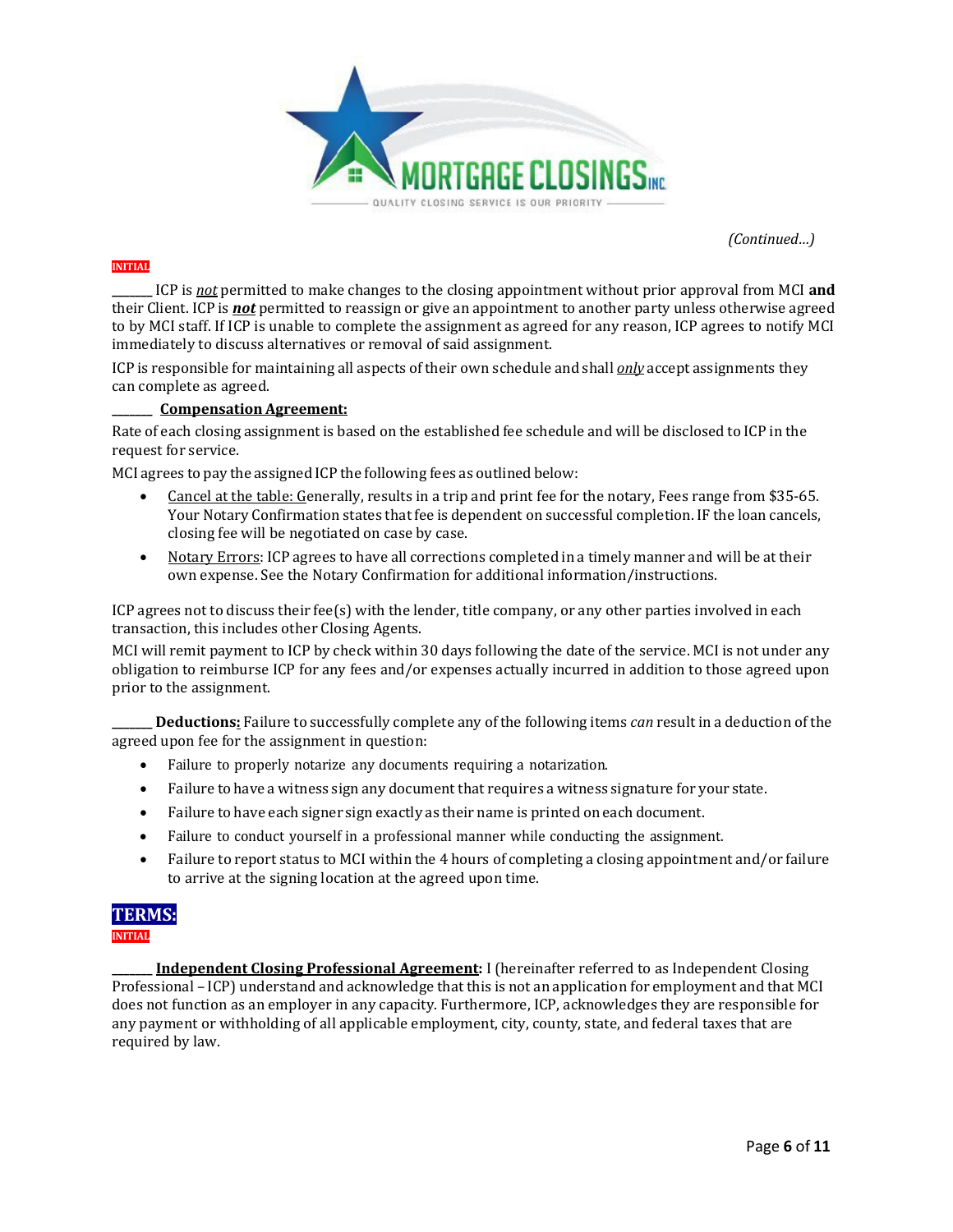

ICP acknowledges they will receive a 1099-MISC form annually for total payments rendered to ICP for their services.

**Non-Compete**: ICP understands and agrees that during their partnership and for a term of one year from the date of separation, regardless of reason, they are not to redirect or solicit in any manner, to become a vendor/closer for MCI Clients (title companies, mortgage companies, banks, and other similar institutions) unless they have previously received written approval from MCI.

Upon separation of Agreement with MCI, ICP understands and agrees not to interfere with any MCI Clients or other MCI business contacts. ICP further agrees they will in no way, redirect business from any MCI Client or known affiliate for the purpose of personal gain. All Client contact information, their files and business information are considered property of MCI.

**\_\_\_\_\_\_\_ Confidentiality:** ICP understands and acknowledges that all information received from MCI or their Clients, regardless of delivery method, is strictly confidential and to be used solely for the purpose of completing activities associated with the assignments given. ICP agrees not to utilize any information pertaining to or received from MCI or its Clients in a manner that could be detrimental to either party.

ICP understands that all files and documents required to conduct assignments contain proprietary information or non-public personal information (hereinafter referred to as NPPI) relating to MCI, their clients, or Signers. ICP is expected implement and maintain all appropriate measures to safeguard this material and to prevent unauthorized access to such material. ICP shall not disclose or utilize any MCI/Client information or Signer NPPI for any purpose outside the scope of completing the assignment given. ICP understands that any unauthorized disclosure of NPPI or other proprietary information is considered unethical and goes against Best Practices. ICP is expected and agrees to delete all downloaded files associated with an assignment once the assignment is complete. ICP agrees to contact MCI immediately should they suspect a breach of security, unauthorized access, loss, or misuse of any such material or information. Upon termination of this Agreement, ICP is not permitted to communicate any confidential information to any party outside of MCI and understands that the scope of confidentiality remains in full effect and does not expire. ICP also agrees to surrender all documents supplied to them by MCI or its Clients and shall not retain any copies or memoranda containing NPPI or confidential proprietary information in any form.

**\_\_\_\_\_\_\_ Use of Tradename:** ICP is not permitted to use the MCI name or logo in any manner to suggest they are a direct employee of MCI. Any use of the MCI name / logo must be authorized in writing by MCI prior to use by ICP.

**\_\_\_\_\_\_\_ Scope of Service**: ICP understands that the scope of service and such expectations will be outlined in the Notary Confirmation and Client Closing Instructions. ICP is expected to perform all notarial acts as required and to do so according to their state specific guidelines. ICP shall not make any representation, warranty, or give legal advice with respect to the information contained in the closing documents. Rather ICP agrees to contact MCI, during the closing, with any concerns, questions or other inquiries relating to information contained in or the execution of closing documents.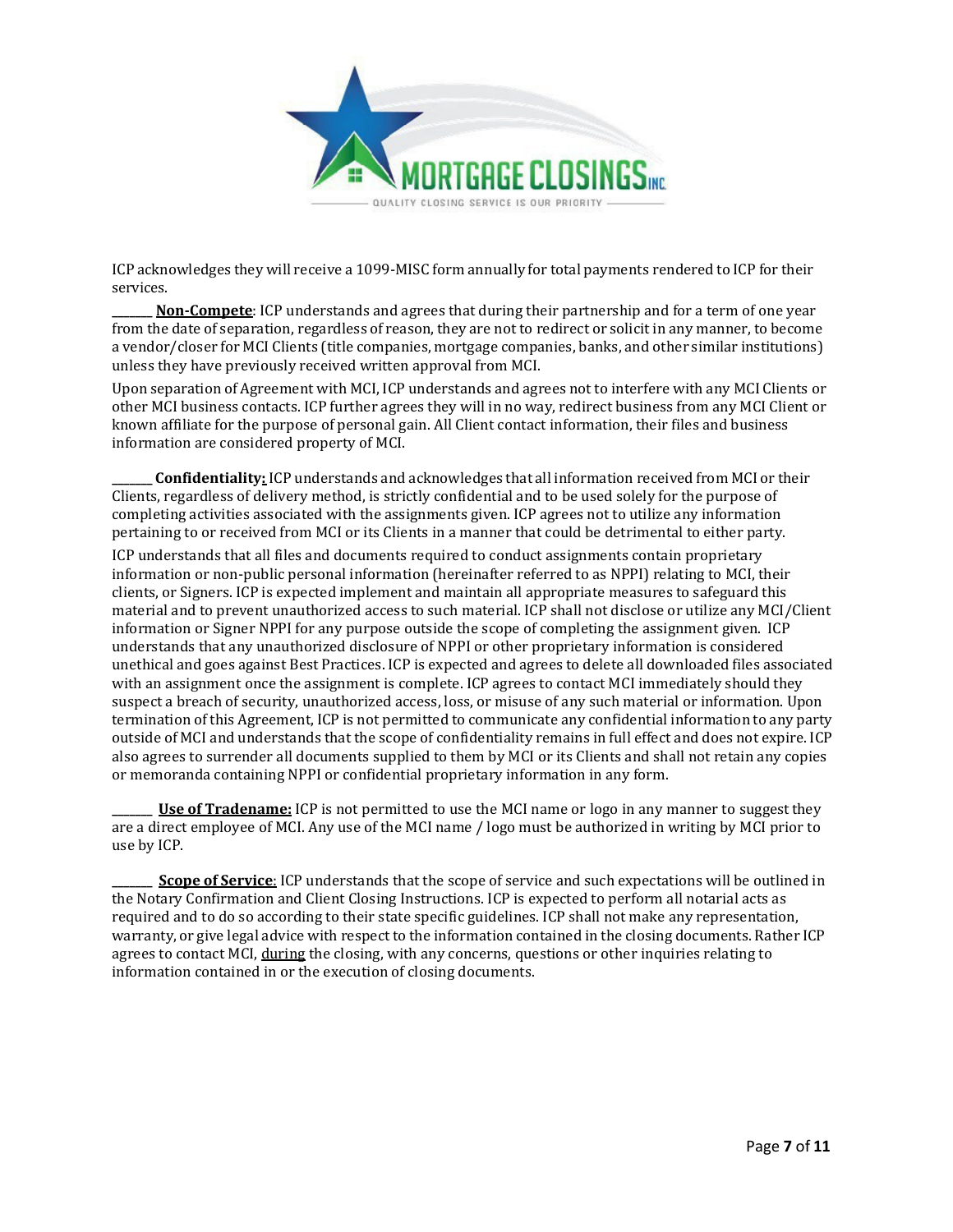

**\_\_\_\_\_\_ Best Practices:** ICP agrees to follow the Code of Professional Responsibility as setforth by the NNA and remain fully compliant with the SPW Notary Signing Agent Code of Conduct. Please follow the links below to [download.](https://www.nationalnotary.org/knowledge-center/reference-library/notary-public-code-of-professional-responsibility)

2020 Notary [Public Code of](https://spswg.files.wordpress.com/2016/02/spw-code-of-conduct-2016.pdf) Professional Responsibility SPW Notary Signing Agent Code of Conduct

**\_\_\_\_\_\_ Term:** This Agreement shall remain in effect so long as ICP is providing services to MCI. This Agreement may be terminated by either party. ICP agrees to provide a written notice of termination not less than thirty days in advance of termination date. This agreement may be terminated by MCI with immediate effect and without prior notice or recourse to judicial authority if the ICP breaches any terms of this Agreement, becomes insolvent, subject to a petition in bankruptcy filed by or against the ICP, or is placed under control of a receiver, liquidator, or committee of creditors, attempts to assign this Agreement without MCI prior written consent, ceases to function as an ICP. Upon termination of this Agreement, regardless which party initiates said termination, MCI agrees to pay ICP for all fees earned prior to the effective date of said termination, in accordance with the terms outlined in this Agreement. The parties to this Agreement expressly agree that except for those payments described in this Agreement, no indemnity or termination benefits will be due or payable to the ICP on termination of this Agreement, and the ICP expressly waives the application of any law, statue, collective contracts, or custom to the contrary.

I,  $\frac{1}{2}$  , as an Independent Closing Professional for MCI, acknowledge that I have read, understand, and agree to be bound to the terms and conditions outlined in this Agreement and to the conditions as stated in all additional supporting documents referenced (Independent Closing Professional Agreement and the Independent Closing Professional Requirements of Service) which shall be made part of this Agreement. I acknowledge non-compliance of any of the terms contained herein could result in the temporary suspension or removal from our roster of approved Contractors.

# **Independent Closing Professional:**

|                                | Date: ______________               |
|--------------------------------|------------------------------------|
|                                |                                    |
| <b>Mortgage Closings Inc.:</b> |                                    |
| $\mathbf{B} \mathbf{y}$ :      | Date: <u>_____________________</u> |
|                                |                                    |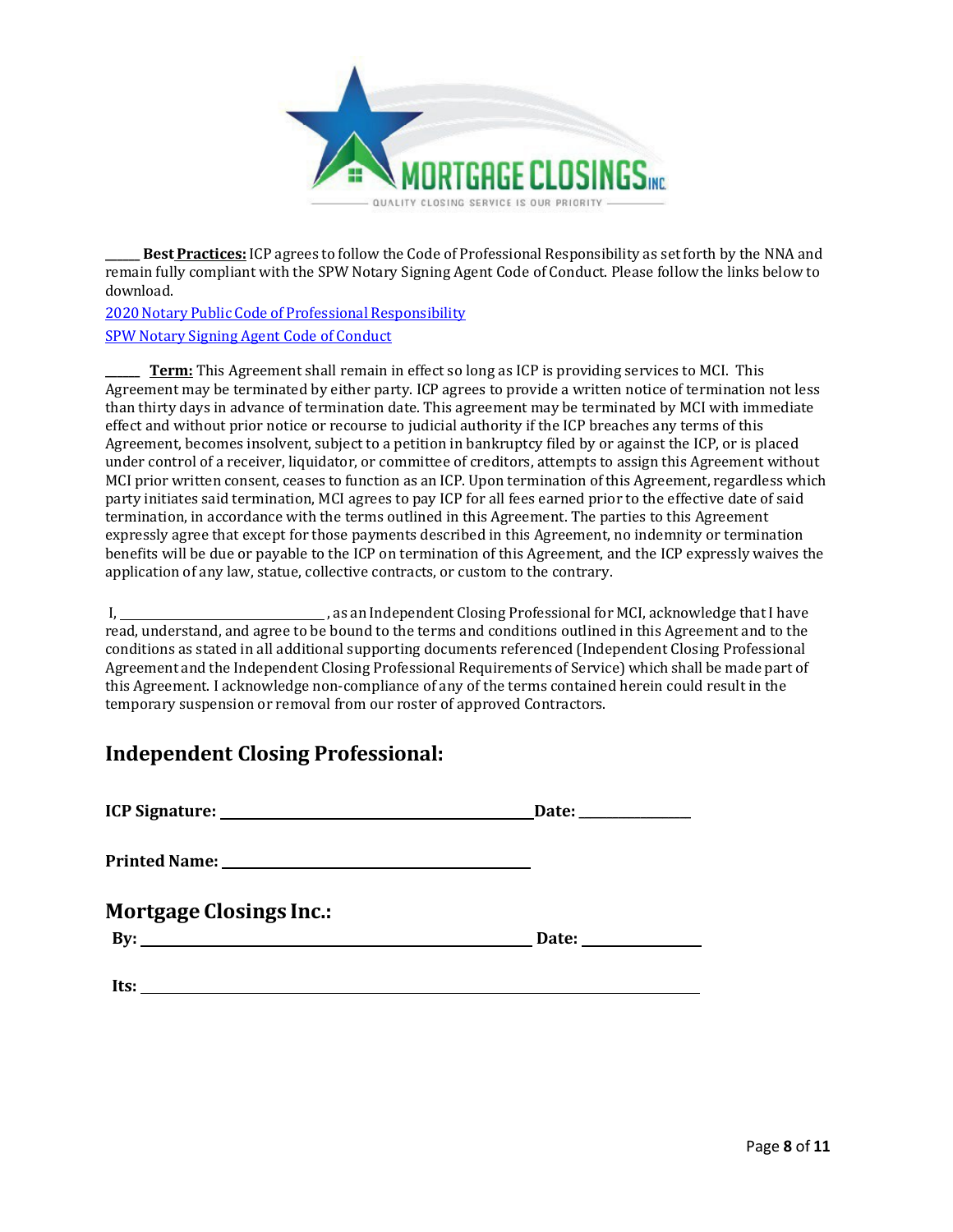

# **INDEPENDENT CLOSING PROFESSIONAL REQUIREMENTS OF SERVICE**

- 1. **Notary Requirements:** ICP understands they are retained as an outside Independent Closing Professional for the purposes of conducting Real Estate closing services thatincludes notarizing and / or witnessing signatures on documents. ICP is required to be a commissioned Notary in their home state. Such commission must always be current & in good standing. ICP is responsible for understanding and abiding by all applicable regulations and standards set forth by their states governing authority. ICP understands that it is their responsibility to obtain, and maintain, at their own expense, all the proper training, tools and credentials required by the state and any third-party vendors, to perform the activities required by the assignment. This applies to traditional, hybrid, electronic and remote closings.
- 2. **Insurance / Background Check:** ICP is required to purchase and maintain, at their expense, an Errors & Omission (E&O) policy with a minimum of \$50,000 in coverage. ICP shall provide MCI proof of policy renewal at least 14 days prior to the expiration of said policy

ICP is required to obtain and maintain, at their own expense, an annual background screening. ICP shall provide a copy of this report to MCI annually. ICP understands that failure to maintain or provide proof of E & O or background screenings could result in temporary suspension of assignments until updates are received.

- 3. **Appearance / Presentation:** PROFESSIONAL DRESS is a requirement for all appointments. ICP is expected to be dressed in professional attire and groomed appropriately when conducting closings and / or meeting with our clients. Note that leggings, shorts, graphic tees, and flip-flops are prohibited. ICP is representing MCI and our Clients and is expected to act in professional and courteous manner. ICP agrees to always act with service first in mind.
- 4. **Timeliness:** ICP is expected to arrive at the closing location no less than 10 minutes prior to the closing start time. If ICP anticipates they will be more than 5 minutes late to a closing assignment, they are expected to contact MCI and the borrower to advise of anticipated time of arrival. Appointments are scheduled for the convenience of the signer(s) and ICP is **not** permitted to reschedule an assignment for any reason without seeking approval from MCI first. If a time change is requested by the signer, ICP must contact MCI immediately for approval. ICP will document any approved changes within the appointment in Snapdocs. ICP agrees to notify MCI if the appointment time cannot be met by any of the parties involved. ICP shall introduce themselves to signer(s) as a representative of Mortgage Closings, Inc. on behalf of the assigning Title Company.
- 5. **Closing Instructions:** ICP is expected to read and comply with all instructions contained within the MCI Notary Confirmation and related Closing Instructions contained within the closing package. This includes any instructions provided by the title agency and /or lender. ICP shall follow instructions on collecting signatures pertaining to ink color, POA and Trusts. ICP is expected to follow any guidelines or instructions pertaining to funding approval or scan-backs. If any of the instructions cannot be met, ICP must call MCI immediately for further instruction. All executed documents that are to be returned or exchanged electronically, must be done so though secure encrypted email, or a secure portal (Snapdocs).

**Initial \_\_\_\_\_\_**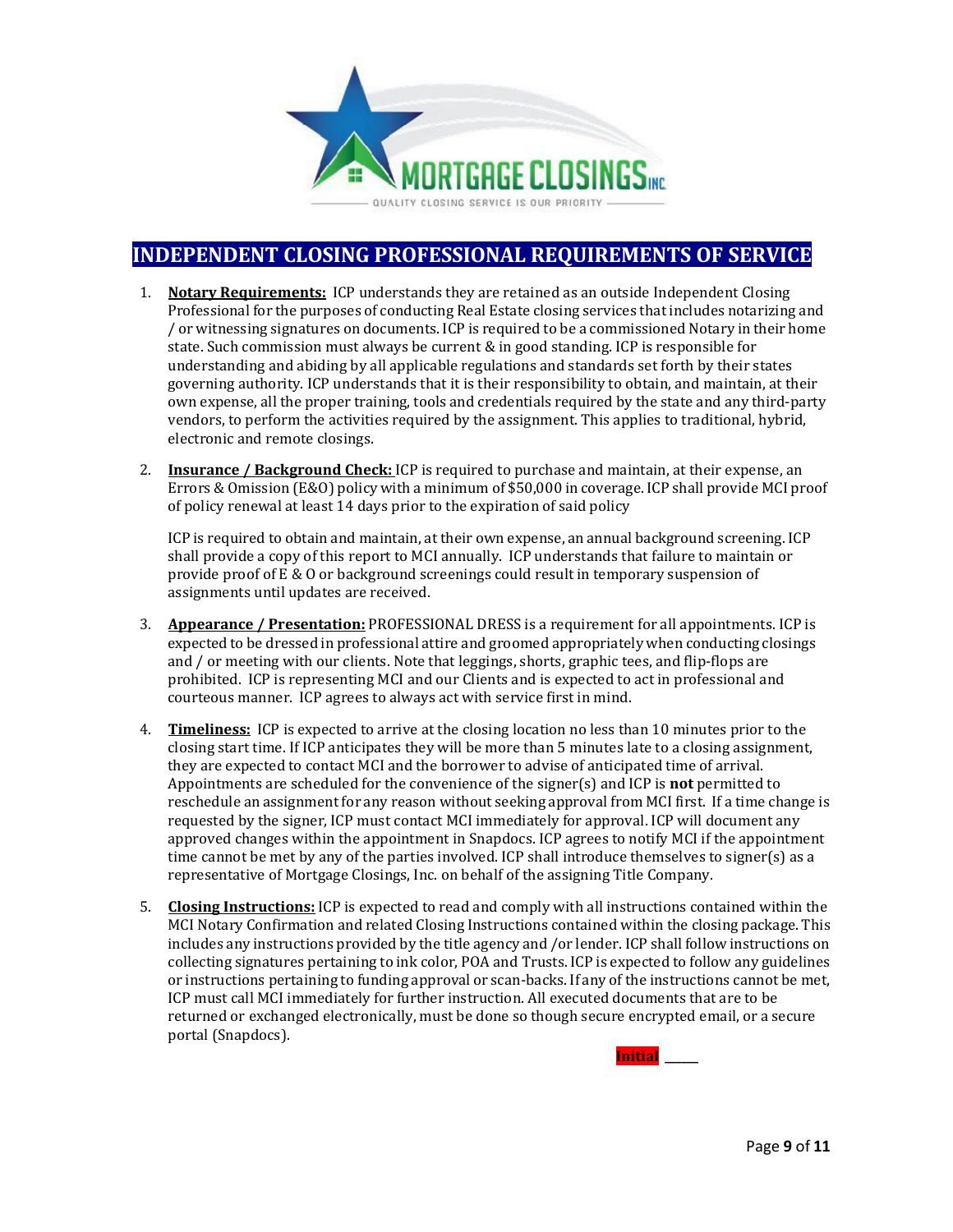

- 6. **Identification:** ICP is required to verify the identity of all signers. Signer(s) must present *current*, government issued, photo identification (driver's license, military ID, or passport). In the event a signer is unable to produce an approved form of government issued photo ID, please call MCI immediately.
- 7. **Witness:** Occasionally an assignment will require the use of witnesses either by the specific lender or by state law. The signer(s) must make sure a witness or witnesses are present accordingly. If witness requirements cannot be met, the ICP must notify MCI immediately for further instructions.
- 8. **Cash to Close**: If funds are due from the signer(s) at the closing, ICP shall refer to the MCI Notary Confirmation or the Client Closing Instructions to verify the acceptable forms of funds due cashier's check, certified funds, or wire). If the funds to close are wired, ICP is expected to verify with MCI or Escrow officer that the funds have been received *before* leaving the closing.
- 9. **Problems / Questions:** ICP is instructed to call MCI immediately with any questions or if any issues arise at the closing. If the signer(s) decide not to proceed with the closing for any reason, ICP must call MCI before leaving the closing and with the signer(s) present. ICP will document all conversations regarding closing issues in the Snapdocs file.
- 10. **Errors on Documents:** Under NO circumstances, are the ICP or signer(s) permitted to make alterations or corrections to a document without first calling MCI or Title Agency for approval and instructions on how corrections are to be made. ICP will document all conversations regarding corrections in the Snapdocs file.
- 11. **Representations:** ICP is expected to present themselves as an impartial and unbiased party, under NO circumstances is an ICP permitted to express their opinion or offer advice on the transaction (rate, term, structure, or as to the lender, title agency or employees of said companies). ICP is expected to remain neutral in all aspects and is strictly prohibited from referring the signer(s) to another outside party.
- 12. **Missing Signatures**: If the ICP neglects to have any document(s) properly executed, the ICP will be required to return at a specified time upon request to have the document(s) executed at no charge. ICP will deliver corrected documents as directed by the client, if originals are requested to be shipped, it will be done at the ICP's expense.
- 13. **Copy Packages:** ICP is required to provide the signer with a copy package on all transactions. If ICP is printing the package, an additional copy must be printed to leave with the signer(s). If the package was picked up from the Client, ICP shall review the file to see if a copy package is included, if not, ICP is required to make a copy package to be left with the signer(s).
- 14. **Closing Completion**: ICP is expected to obtain all the necessary signatures / initials and perform all notarizations required of the transaction. All notarizations must be performed during the closing and in the presence of the signer(s). Once the closing is complete, ICP must review the entire package to verify all signatures and notarizations in place, any required funds to close have been collected or received, and any required documents have been collected. ICP must upload any required documents to the Snapdocs portal, unless otherwise directed. ICP must update the closing status in Snapdocs before leaving the closing table.

**Initial \_\_\_\_\_\_**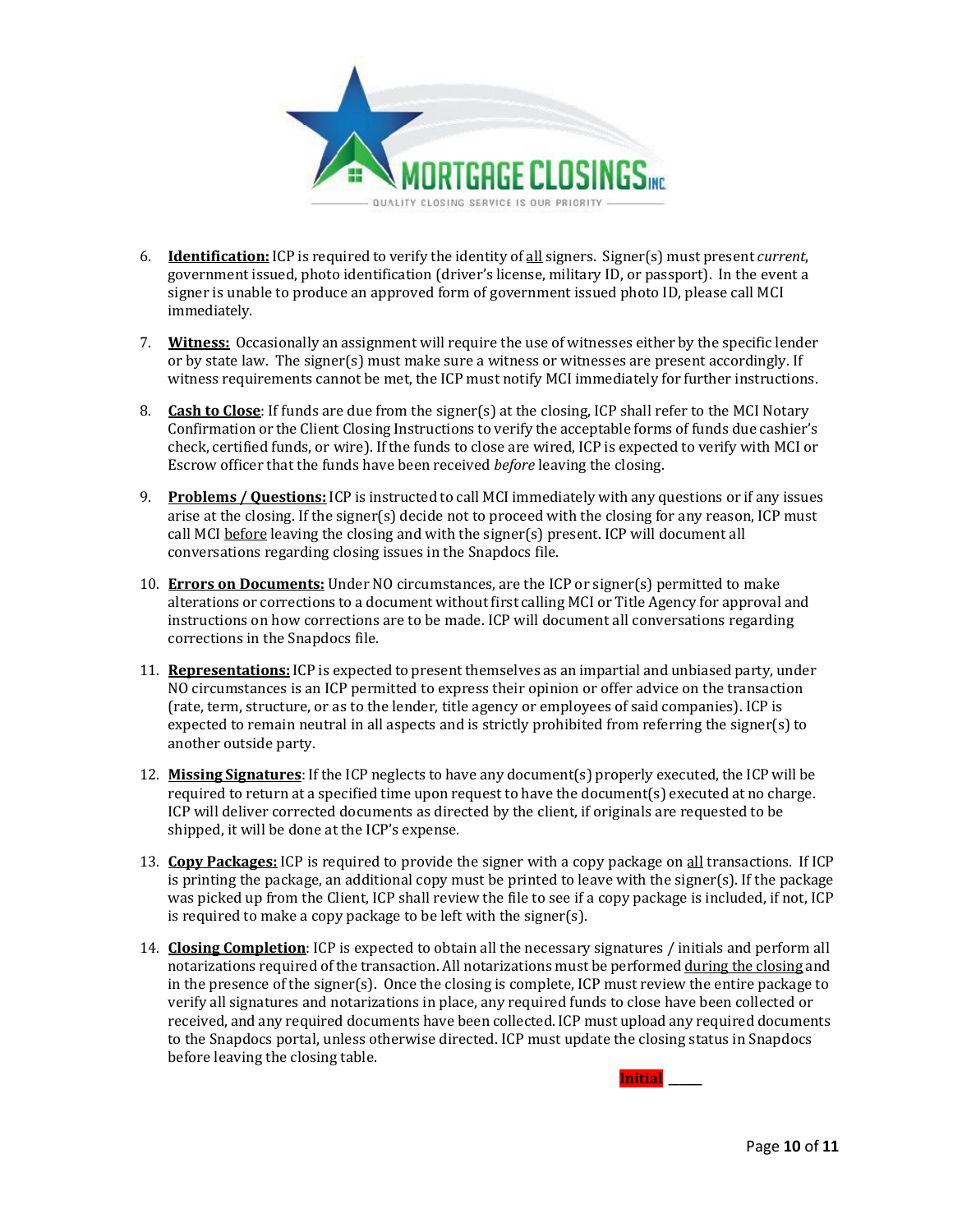

- 15. **Returning Executed Documents:** It is the responsibility of the ICP to safeguard the completed package while still in their possession. ICP shall not leave any documents in their vehicle or unattended for any period. ICP is required to return the completed closing package to the title company either in person, no later than 11:00am the following day or by overnight delivery as instructed in the closing package. Ifthe closing is taking place before 4:00pm, the package is expected to be shipped the same day. If package is being retuned via overnight delivery, ICP must keep a copy of the tracking information in the event the needs to be tracked.
- 16. **Conflicts of Interest:** It is agreed that the ICP shall have no interest in the closing transaction other than his or her interest as an ICP on behalf of MCI. ICP agrees to notify MCI immediately in writing if such conflicts of interest may potentially exist.
- 17. **Gross Negligence and Willful Misconduct:** ICP is not permitted to, under any circumstance,"back date" or in any way illegally alter any document. ICP agrees to contact MCI immediately if they are requested to alter any document, regardless of who makes the request. ICP shall indemnify MCI and agrees to hold MCI completely harmless for any damages resulting from ICP's wrongdoing, whether because of gross negligence or willful misconduct.
- 18. **Indemnification:** ICP agrees to indemnify, defend, and hold harmless MCI, its employees, agents, and clients from any and all claims, liability, loss, damages and expenses of any kind including, but not limited to, reasonable legal fees incurred as a result of the acts or omissions by the ICP. This indemnity shall remain in full effect and will not expire, even after separation or termination of this Agreement.

By signing below, I hereby certify that I have read this Agreement in its entirety, and I agree to comply with all responsibilities and requirements stated within. I acknowledge that failure to comply could result in the temporary suspension or permanent removal of my status as an approved Independent Closing Professional with MCI.

| <b>Mortgage Closings Inc.:</b> |  |
|--------------------------------|--|
| By: $\qquad \qquad$            |  |
|                                |  |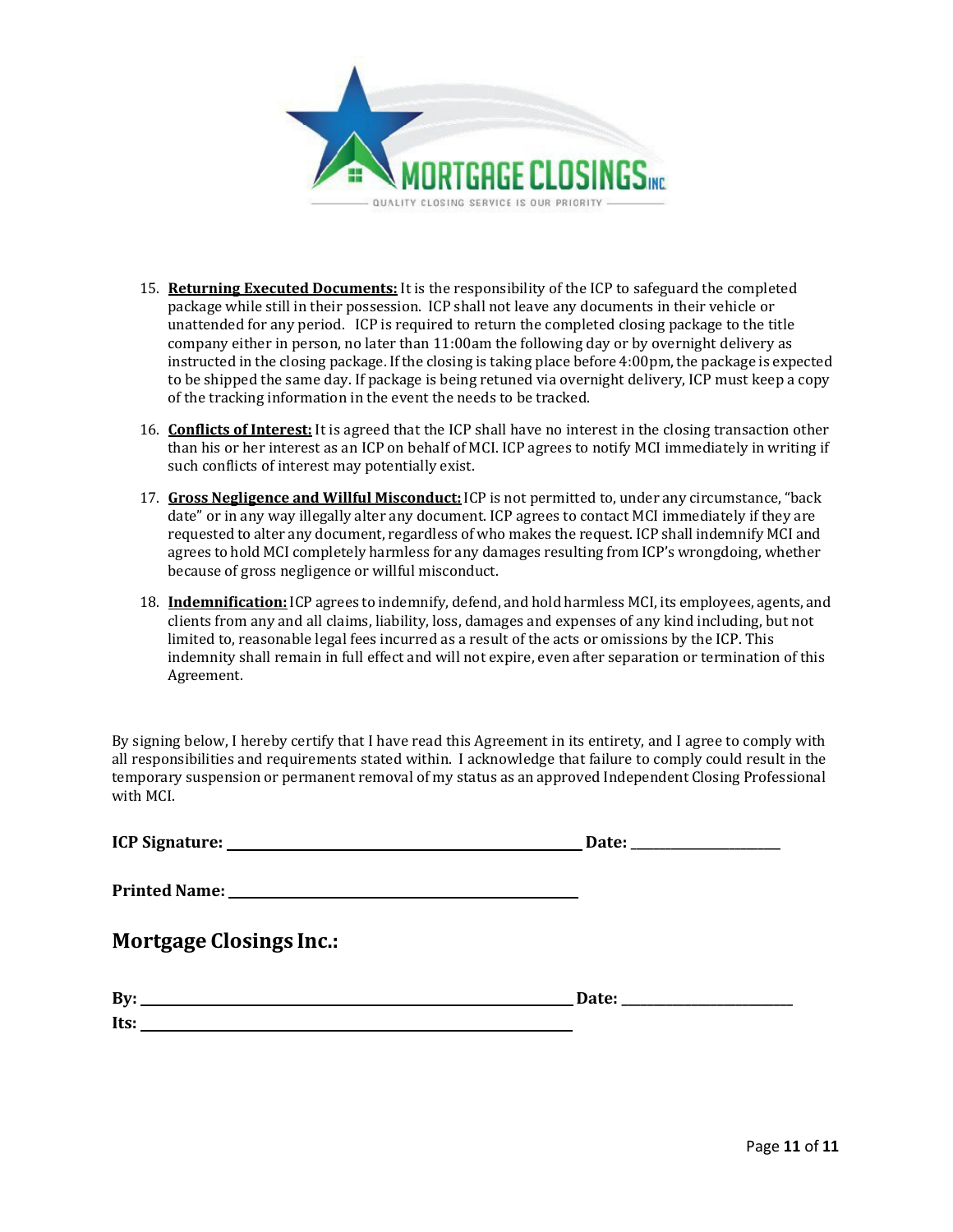

# **Notary Signing Agent Code of Conduct**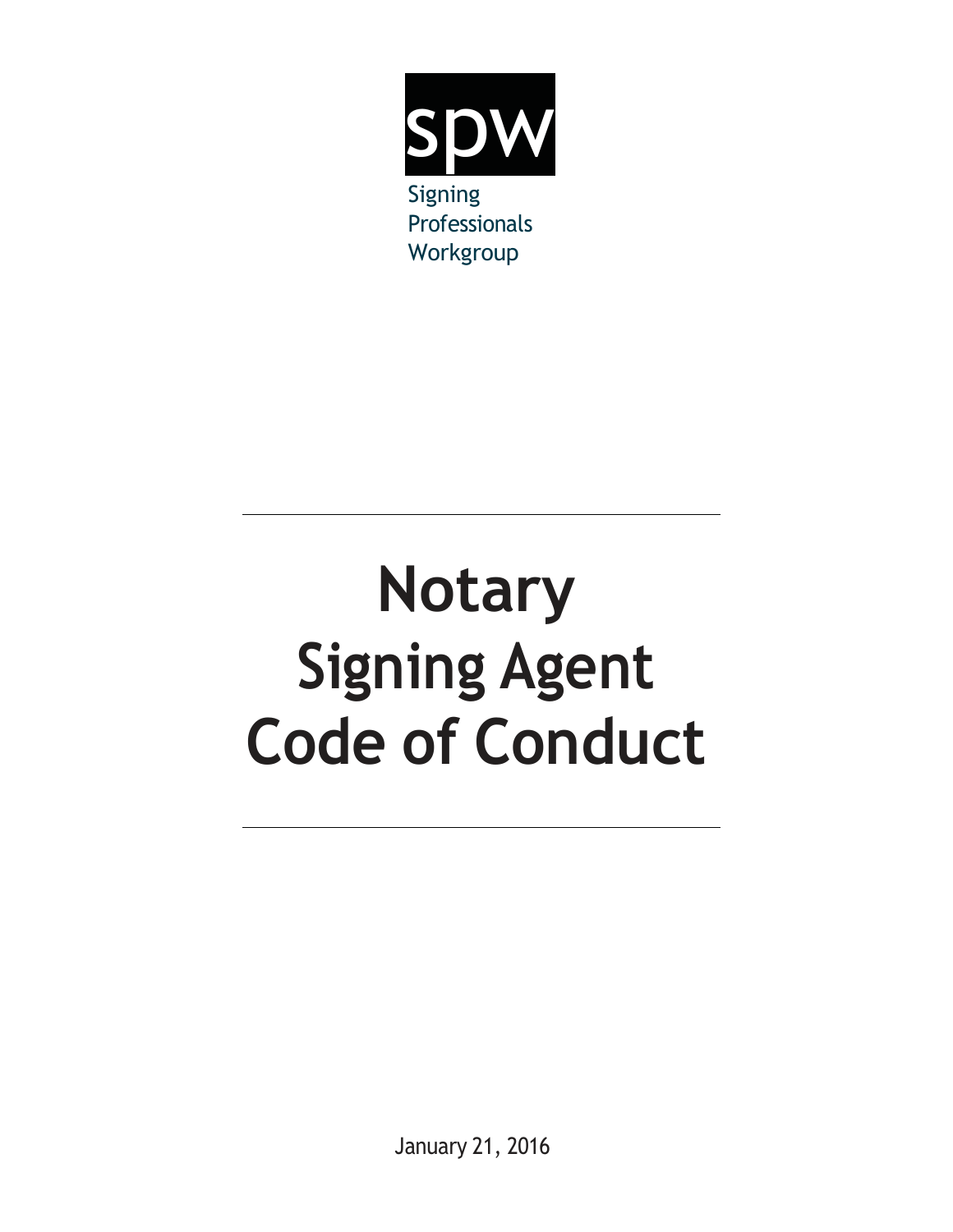| D.1. Close Relative                                     | 3                       |                         |
|---------------------------------------------------------|-------------------------|-------------------------|
| D.2. Closing                                            | 3                       |                         |
| D.3. Closing Agent                                      | 3                       |                         |
| D.4. Closing Documents                                  | $\overline{\mathbf{3}}$ |                         |
| D.5. Contracting Company                                | $\overline{\mathbf{3}}$ |                         |
| D.6. Critical Documents                                 | $\overline{\mathbf{3}}$ |                         |
| D.7. Journal                                            | $\overline{3}$          |                         |
| D.8. Lender's Representative                            | $\overline{\mathbf{3}}$ |                         |
| D.9. Non-Public Personal Information                    | $\overline{\mathbf{3}}$ |                         |
| D.10. Notarial Evidence Form                            | $\overline{4}$          |                         |
| D.11. Notary Signing Agent or NSA                       | 4                       |                         |
| D.12. Settlement Services                               | 4                       |                         |
| D.13. Signer                                            | 4                       |                         |
| D.14. Signing Assignment                                | 4                       |                         |
| D.15. Signing Presentation Guidelines                   | $\overline{4}$          |                         |
| D.16. Signing Services                                  | $\overline{4}$          |                         |
|                                                         |                         |                         |
|                                                         |                         |                         |
| 1.1. Background Screening                               | 6                       |                         |
| 1.2. Professional Licenses                              | 6                       |                         |
| 1.3. Notary Laws and Rules                              | 6                       |                         |
| 1.4. Federal Laws                                       | 6                       |                         |
| 1.5. Certification                                      | 6                       |                         |
| 1.6. Closing Documents                                  | 6                       |                         |
| 1.7. Ongoing Learning                                   | 6                       |                         |
| 1.8. Supervising Attorney                               | 7                       |                         |
|                                                         |                         |                         |
|                                                         |                         |                         |
| 2.1. Standard of Care                                   | 8                       |                         |
| 2.2. Improper Identification                            | 8                       |                         |
| 2.3. Discrepancies in Names                             | 8                       |                         |
| 2.4. Notary Seal                                        | 8                       |                         |
| 2.5. Seal Misuse                                        | 8                       |                         |
| 2.6. Journal of Notarial Acts                           | 8                       |                         |
| 2.7. Notarial Evidence Form                             | 8                       |                         |
| 2.8. Control of Seal and Journal                        | $\,$ $\,$               |                         |
| 2.9. Legibility                                         | 9                       |                         |
| 2.10. Completion of Notarial Acts                       | 9                       |                         |
| 2.11. Notary Public Code of Professional Responsibility | 9                       |                         |
| Notary Signing Agent Code of Conduct                    |                         | $\overline{\mathbf{u}}$ |

# **CONTENTS**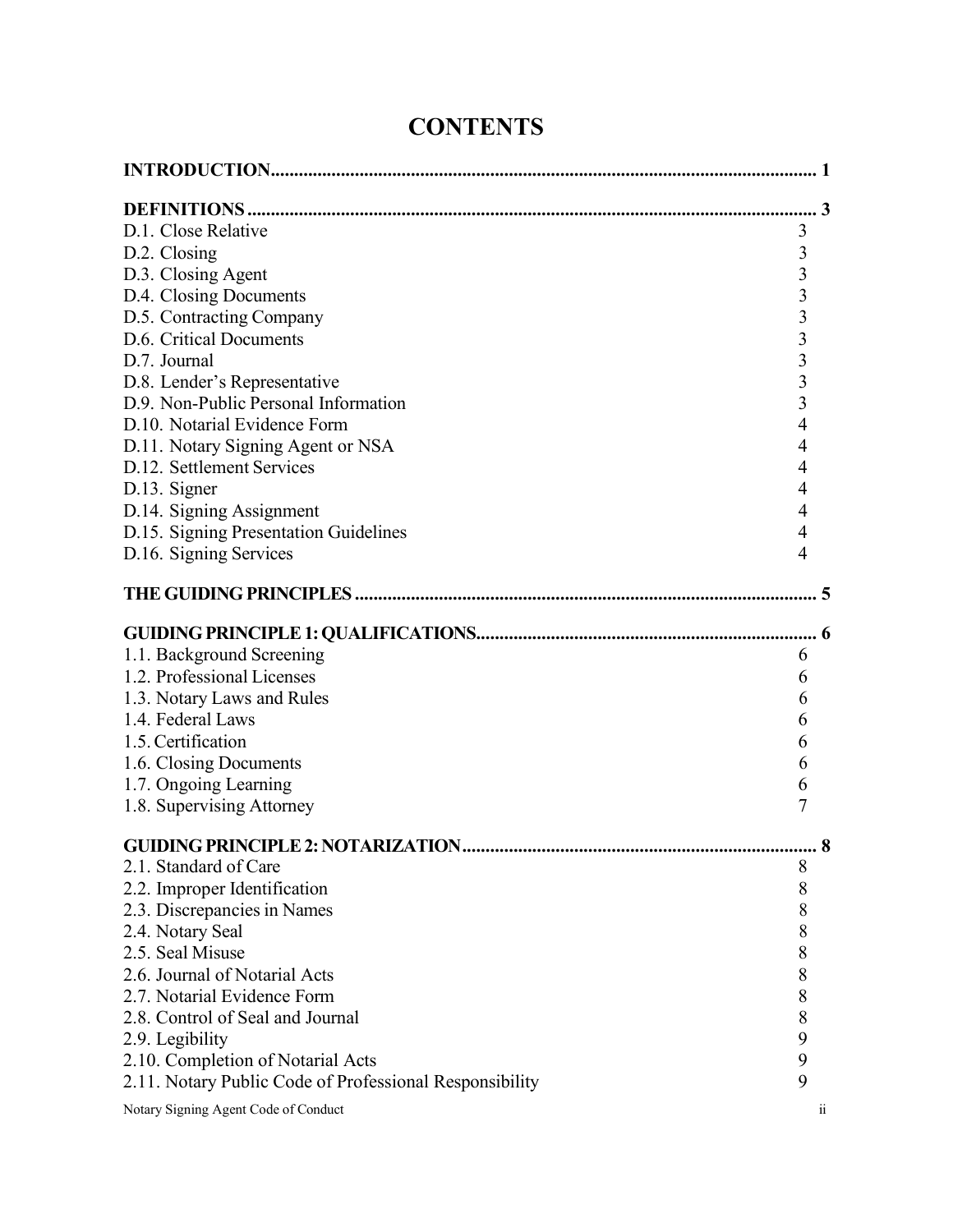| 2.12. Undue Cause for Refusal                                | 9  |
|--------------------------------------------------------------|----|
|                                                              | 10 |
| 3.1. Personal Interest                                       | 10 |
| 3.2. Professional Interest                                   | 10 |
| 3.3. Notary Signing Agent and Attorney in Fact               | 10 |
| 3.4. Notary Signing Agent and Witness                        | 10 |
| 3.5. Appearance of Partiality                                | 10 |
| 3.6. Personal Opinion                                        | 10 |
| 3.7. Exercise of Rescission Option                           | 10 |
|                                                              |    |
| 4.1. Legal Advice                                            | 11 |
| 4.2. Role and Limitations                                    | 11 |
| 4.3. Response to Questions                                   | 11 |
| 4.4. Presentation of Documents                               | 11 |
| 4.5. Loan Terms                                              | 11 |
| 4.6. Settlement Fees                                         | 11 |
| 4.7. Disbursement or Funding Date                            | 11 |
| 4.8. Loan Programs and Professionals                         | 12 |
| 4.9. Contact Sources                                         | 12 |
| 4.10. Disclosure of Contact Sources                          | 12 |
| <b>GUIDING PRINCIPLE 5: ILLEGAL AND SUSPICIOUS ACTIVITY </b> | 13 |
| 5.1. Absent Signer                                           | 13 |
| 5.2. Pre- or Post-dated Certificate                          | 13 |
| 5.3. False Document or Certificate                           | 13 |
| 5.4. Extra Certificate                                       | 13 |
| 5.5. Approval of Power of Attorney Signing                   | 13 |
| 5.6. Signer Awareness, Willingness and Disability            | 13 |
| 5.7. Inconsistent Signatures or Handwriting                  | 13 |
| 5.8. Incomplete Documents                                    | 14 |
| 5.9. Presentation of Entire Document                         | 14 |
| 5.10. Potential or Actual Misrepresentation                  | 14 |
| 5.11. Unlawful Transaction                                   | 14 |
| 5.12. Evidence of Tampering                                  | 14 |
| 5.13. Disclosure of Wrongdoing                               | 14 |
| 5.14. Cooperation with Authorities                           | 14 |
| <b>GUIDING PRINCIPLE 6: PRIVACY AND CONFIDENTIALITY </b>     | 15 |
| 6.1. Nondisclosure of Signer Information                     | 15 |
| 6.2. Journal Entries                                         | 15 |
| 6.3. Scrutiny of Documents                                   | 15 |
| 6.4. Reception and Delivery of Documents                     | 15 |
| 6.5. Printing of Documents                                   | 15 |
| 6.6. Compromised Documents                                   | 15 |
|                                                              |    |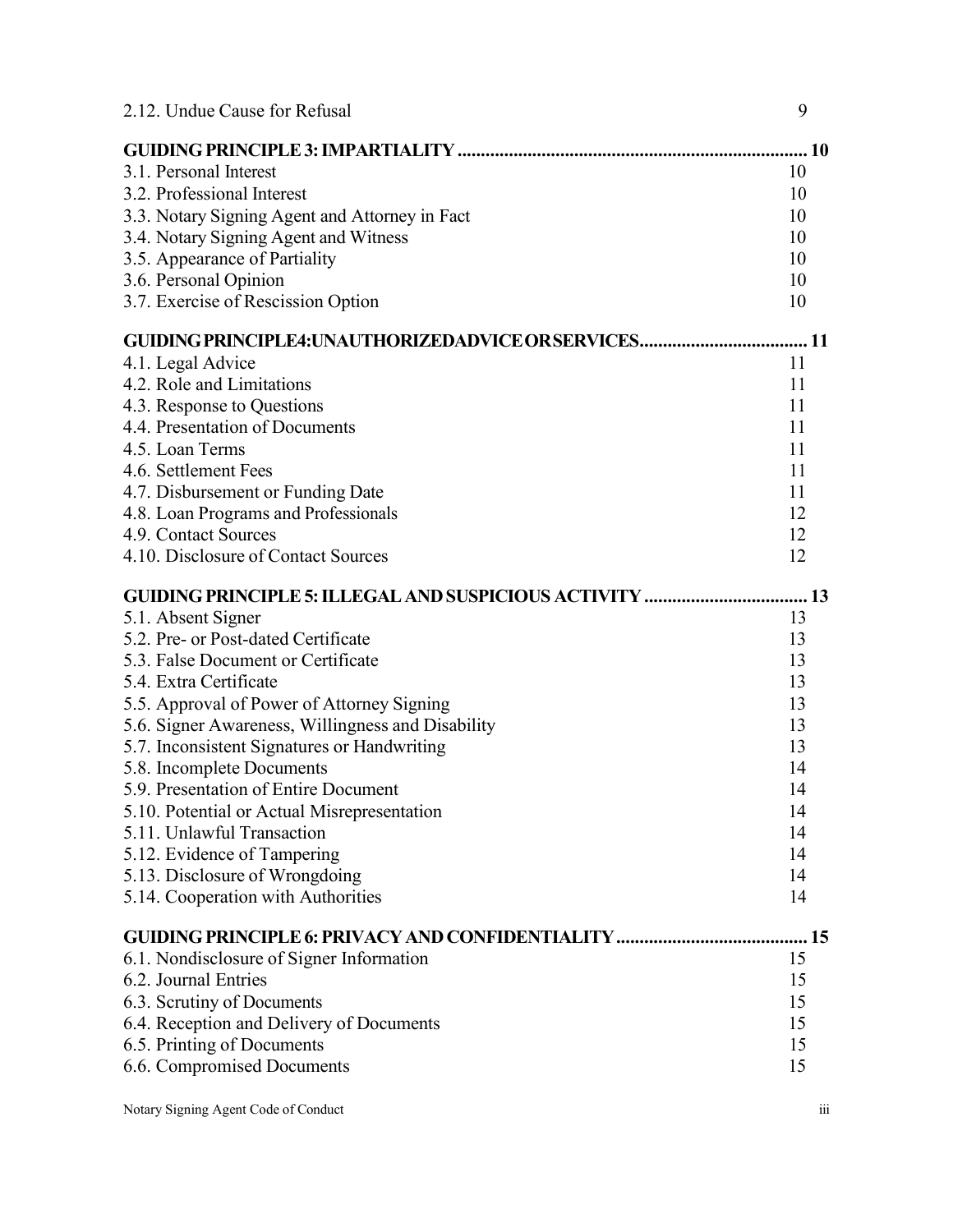| 6.7. Security of Documents                                         | 15 |
|--------------------------------------------------------------------|----|
| 6.8. Request for Electronic Documents                              | 15 |
| 6.9. Return of Documents                                           | 16 |
| 6.10. Access Instructions                                          | 16 |
| 6.11. Unprotected Network                                          | 16 |
| 6.12. Transmission or Reception of Non-public Personal Information | 16 |
| 6.13. Deletion of Electronic Documents                             | 16 |
|                                                                    |    |
| 7.1. Confirmation of Fee in Writing                                | 17 |
| 7.2. Performance for Fee                                           | 17 |
| 7.3. Referral Fee                                                  | 17 |
| 7.4. Collusion                                                     | 17 |
| 7.5. Submission of Invoice                                         | 17 |
| 7.6. Invoice for Contracted Fee                                    | 17 |
| 7.7. Collection of Fee from Contracting Company                    | 17 |
| 7.8. Collection of Fee from Signer                                 | 17 |
| 7.9. Separate Financial Records                                    | 17 |
|                                                                    |    |
| 8.1. Truthful Personal Assessment                                  | 18 |
| 8.2. False or Misleading Claims                                    | 18 |
| 8.3. Use of Professional Designation                               | 18 |
| 8.4. Observation of Rules for Use                                  | 18 |
| 8.5. Use of Improper Designation                                   | 18 |
| 8.6. Solicitation of Outside Business                              | 18 |
|                                                                    |    |
| 9.1. Refusal of Assignment                                         | 19 |
| 9.2. Overbooked Appointments                                       | 19 |
| 9.3. Delegation of Duties                                          | 19 |
| 9.4. Cancellation and Rescheduling of Appointments                 | 19 |
| 9.5. Signing Presentation Guidelines                               | 19 |
| 9.6. Assignment Requirements                                       | 19 |
| 9.7. Contracting Company Instructions                              | 19 |
| 9.8. Review of Documents                                           | 20 |
| 9.9. Notification of Missing Documents                             | 20 |
| 9.10. Appointment Confirmation                                     | 20 |
| 9.11. Professional Communications                                  | 20 |
| 9.12. Appropriate Attire                                           | 20 |
| 9.13. Notification of Late Arrival                                 | 20 |
| 9.14. Identifying Credentials                                      | 20 |
| 9.15. Changes to Documents                                         | 20 |
| 9.16. Status Reporting                                             | 20 |
| 9.17. Quality Assurance Review                                     | 21 |
| 9.18. Observance of Deadlines                                      | 21 |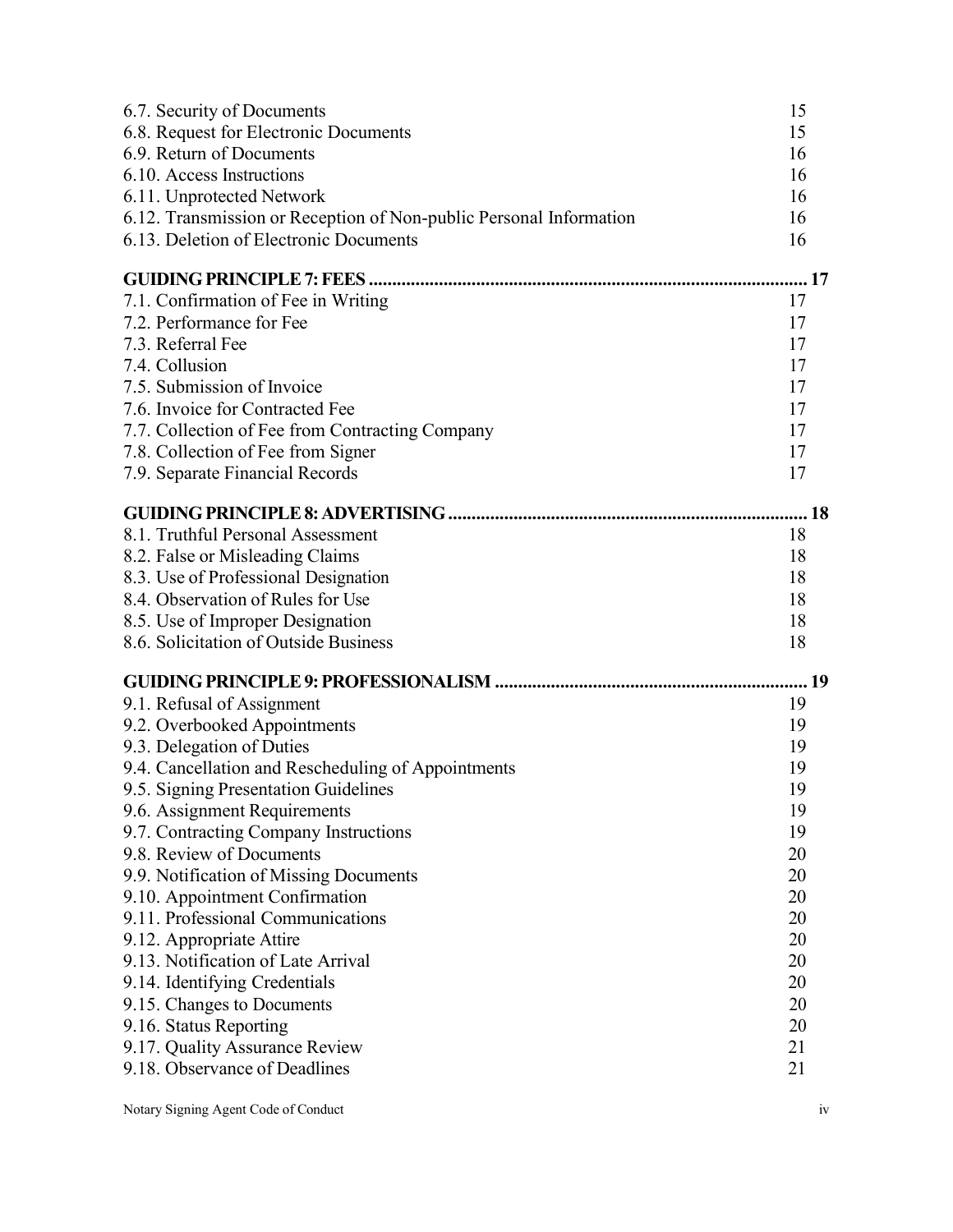| 10.1. Association with Practitioners | 22 |
|--------------------------------------|----|
| 10.2. Encouragement of Practitioners | 22 |
| 10.3. Dispensing Knowledge           | 22 |
| 10.4. Higher Standards               | 22 |
|                                      | 23 |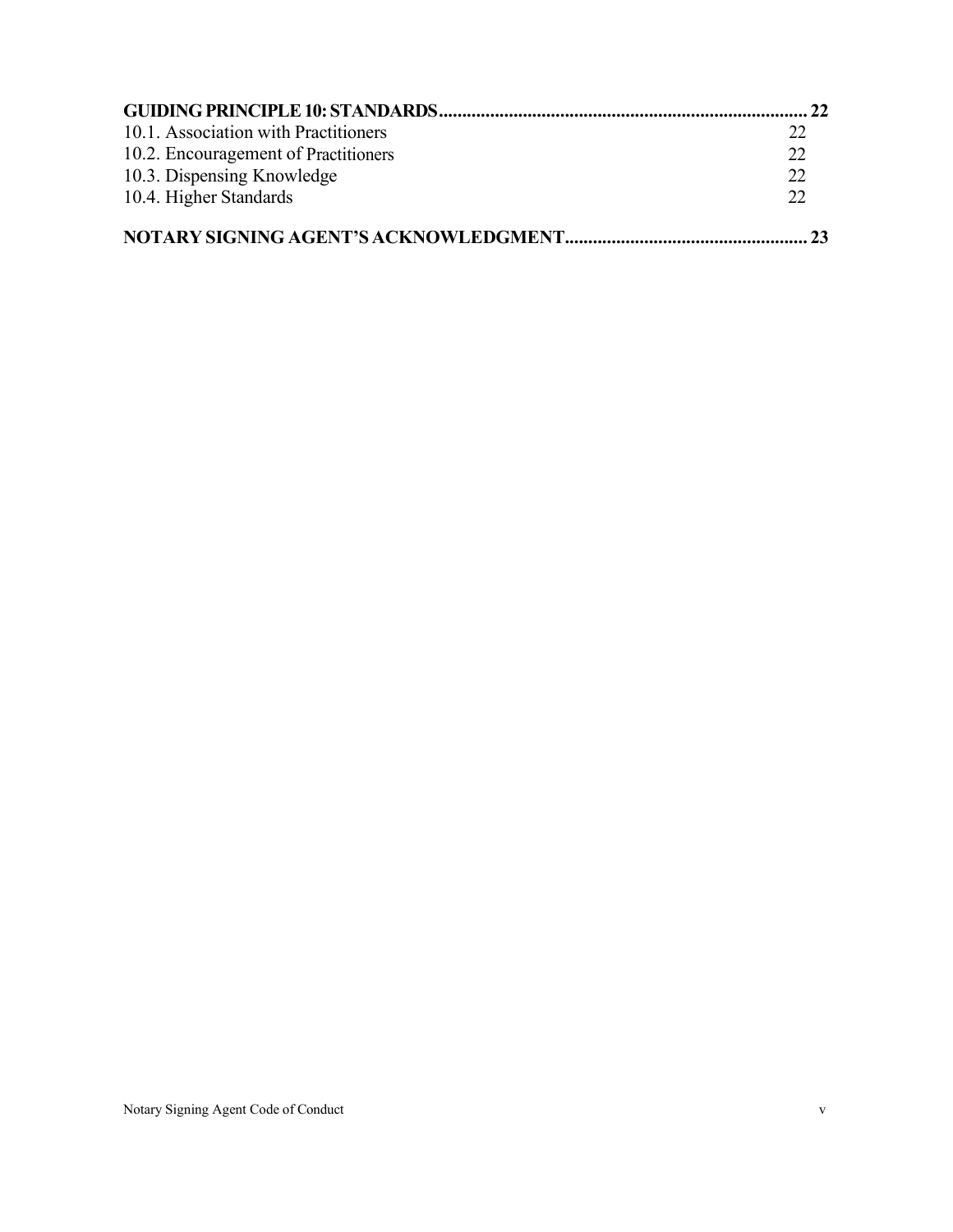This document (the "Work") is published by the Signing Professionals Workgroup ("SPW"). Copyright  $^\circ$  2013, 2014, 2016. All rights reserved.

Subject to this License, Licensor hereby grants any user of this document ("Licensee") a worldwide, royalty-free, irrevocable, perpetual, non-exclusive license to reproduce the Work in copies, to prepare proprietary derivative works based upon the Work, to distribute copies of the Work to the public by sale or other transfer of ownership, and to display the Work publicly.

Any distribution of copies of the Work, or of a derivative work based upon the Work, shall reproduce verbatim the above copyright notice, the entire text of this License and the entire disclaimer below under the following header: "This document includes works developed by SPW subject to SPW License, published at [www.signingprofessionalsworkgroup.org.](http://www.signingprofessionalsworkgroup.org/) Upon publication of a derivative work, Licensee shall inform SPW of such publication and address to SPW a copy of Licensee's derivative work and any relevant documentation.

"SPW" is a trade name of the "Signing Professionals Workgroup." No derivative work or altered versions of a Work by Licensee may be trademarked or labeled in reference to SPW or any of its trademark(s) or service mark(s) without SPW's prior written approval. No reference to SPW or any of its trademarks by Licensee shall imply endorsement of Licensee's activities and products.

DISCLAIMER: THIS WORK IS PROVIDED "AS IS." SPW, THE COPYRIGHT HOLDER, MAKES NO REPRESENTATIONS OR WARRANTIES (I) EXPRESS OR IMPLIED, INCLUDING, BUT NOT LIMITED TO, WARRANTIES OF MERCHANTABILITY, FITNESS FOR A PARTICULAR PURPOSE, TITLE OR NON-INFRINGEMENT; (II) THAT THE CONTENTS OF SUCH WORK ARE FREE FROM ERROR OR SUITABLE FOR ANY PURPOSE; NOR THAT IMPLEMENTATION OF SUCH CONTENTS WILL NOT INFRINGE ANY THIRD-PARTY COPYRIGHTS, TRADEMARKS OR OTHER RIGHTS. IN NO EVENT WILL SPW, THE COPYRIGHT HOLDER, BE LIABLE TO ANY PARTY FOR ANY DIRECT, INDIRECT, SPECIAL OR CONSEQUENTIAL DAMAGES FOR ANY USE OF THIS WORK, EVEN IF SPW, THE COPYRIGHT HOLDER, ARE EXPRESSLY ADVISED OF THE POSSIBILITY OF SUCH DAMAGES.

Version 1.01 was approved September 24, 2013. Version 1.02 was approved October 9, 2013. Version 2.0 approved June 3, 2014. Version 3.0 was approved January 21, 2016.

For the list of amendments, visit [www.signingprofessionalsworkgroup.org.](http://www.signingprofessionalsworkgroup.org/)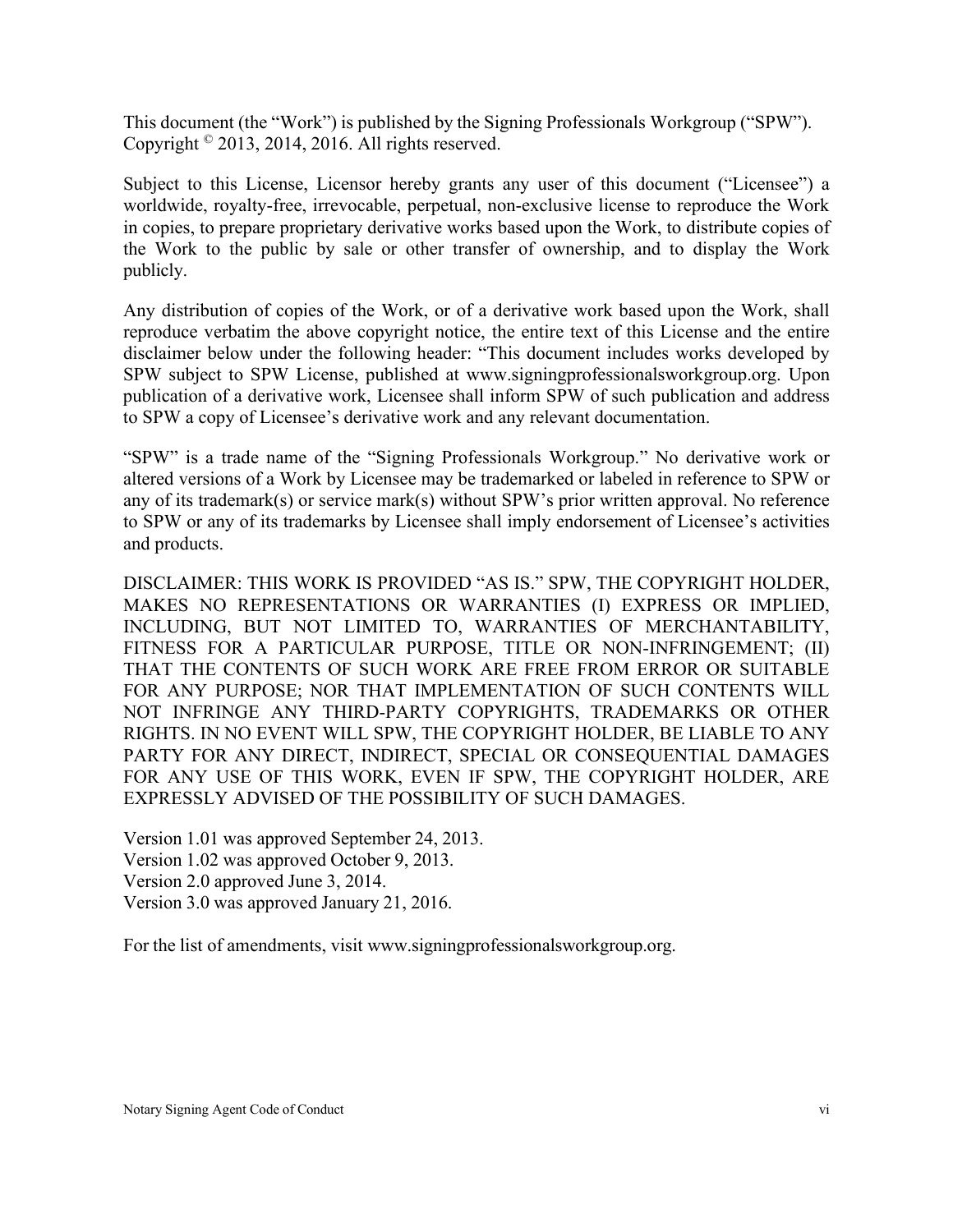# **INTRODUCTION**

#### **Purpose of the Code**

<span id="page-17-0"></span>The Notary Signing Agent's pivotal role in lending integrity to mortgage finance and real property transactions necessitates sound standards for the performance of signing services.

While many occupations pose professional and ethical norms for their practitioners, the need for guidelines for Notary Signing Agents is necessary given the fact that the vocation of Notary Signing Agent is largely an unregulated profession. While state Notary Public laws and regulations apply to the notarial acts performed by NSAs, these laws offer no guidance to the non-notarial services rendered by NSAs.

The purpose of *The Notary Signing Agent Code of Conduct (Code)* is to enable Notary Signing Agents to operate according to the highest standards of practice expected of like professionals in the settlement services industry.

The *Code* Standards are of two types. Most are principles, policies and practices that have proven to be effective in helping Notary Signing Agents perform their primary function of witnessing the proper execution of loan and real estate documents. The rest address and guide the NSA's supportive duties, such as advertising services, charging and collecting fees, and demonstrating responsible conduct with contracting companies and customers.

Because the acts of Notary Signing Agents affect property, and most importantly, personal rights, it is imperative that standards of practice for NSAs be widely acknowledged as just, fair and well-developed. To that end, the Standards in this *Code* were drafted with input from representatives of occupational fields which employ NSAs, business professionals and NSAs themselves.

#### **Organization of the Code**

This *Notary Signing Agent Code of Conduct* is divided into ten sections or "Guiding Principles" to enumerate the essential roles of the Notary Signing Agent. They are general rules for responsible conduct.

Each Guiding Principle in turn sets forth particular "Standards of Practice" for the Notary Signing Agent. Each Standard clarifies the NSA's many duties.

#### **Basis of the Code**

The Guiding Principles and Standards of Practice are the distillation of interaction between the National Notary Association, thousands of Notary Signing Agents from every state and U.S. jurisdiction, lenders and the companies that employ NSAs. They address the common problems, issues and questions encountered by NSAs.

The Principles and Standards reflect the conviction that Notary Signing Agents must operate in a professional and businesslike fashion and always carefully document their official activities.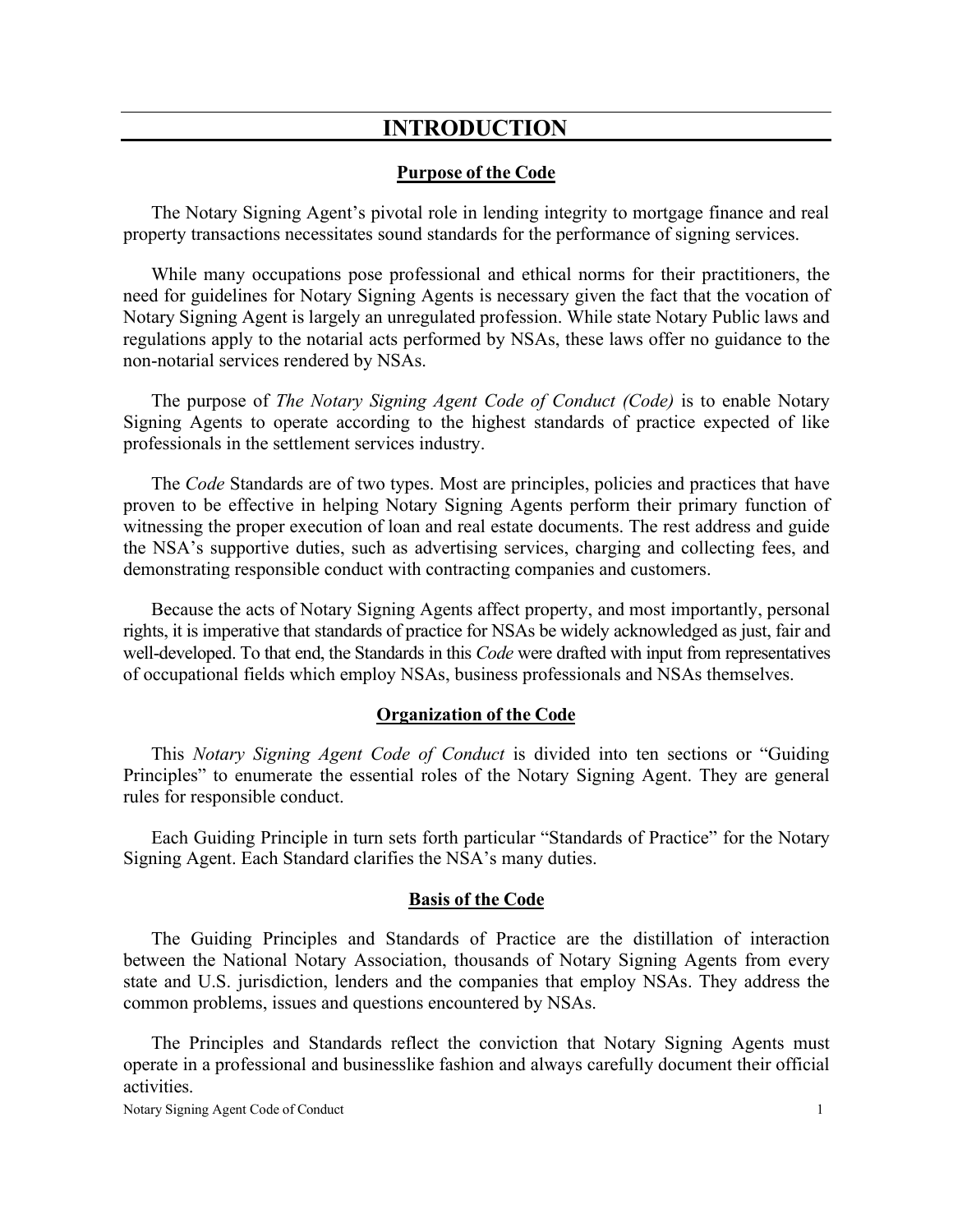#### **Statutory Requirements**

In some jurisdictions, a particular Standard Practice may already be a requirement of statute, such as the universal legal mandate to identify document signers when performing notarial acts. For the overwhelming majority of Notary Signing Agents, no statute or administrative rule will prevent adherence to the Standards of Practice in the *Code*. If adherence to a Guiding Principle or Standard would result in violation of the law, the NSA should always comply with the law.

#### **Contracting Company Expectations**

The Standards may contradict the policies or expectations of the Notary Signing Agent's contracting company, especially with regard to notarial practices. The point of conflict often surfaces due to the unique pressures inherent in the settlement services industry to close loans and transactions as quickly as possible.

Notary Signing Agents should understand that the *Code* is a model for preferred conduct. A NSA should never violate the law if compliance with the law is against the wishes of the contracting company or any other party to the transaction.

#### **Uses and Benefits of the Code**

This *Code* may serve as a tool to guide and educate not only Notary Signing Agents, but also contracting companies employing NSAs and any users of NSA services.

Widespread implementation of the *Code* will reduce fraud and litigation.

Any Notary Signing Agent's adherence to the *Code's* Standards brings confidence that he or she is acting in accord with the highest standards of the vocation.

Widespread adherence to the Standards by Notary Signing Agents will engender heightened respect and recognition for NSAs.

#### **Revision of the Code**

The *Notary Signing Agent Code of Conduct* is not intended to be static and unchangeable. Its organization allows the separable Standards to be added, deleted or amended with little or no disruption of other elements in the *Code*.

While the 10 Guiding Principles of the *Code* are sufficiently general to embrace considerable change in the duties and practices of Notary Signing Agents without amendment to their current form, it is likely that the *Code's* Standards may in time need revision or supplement to accommodate technological developments.

Periodic review and revision of the *Code* is intended. The most current version of the *Code* and a list of version changes will be made available upon release.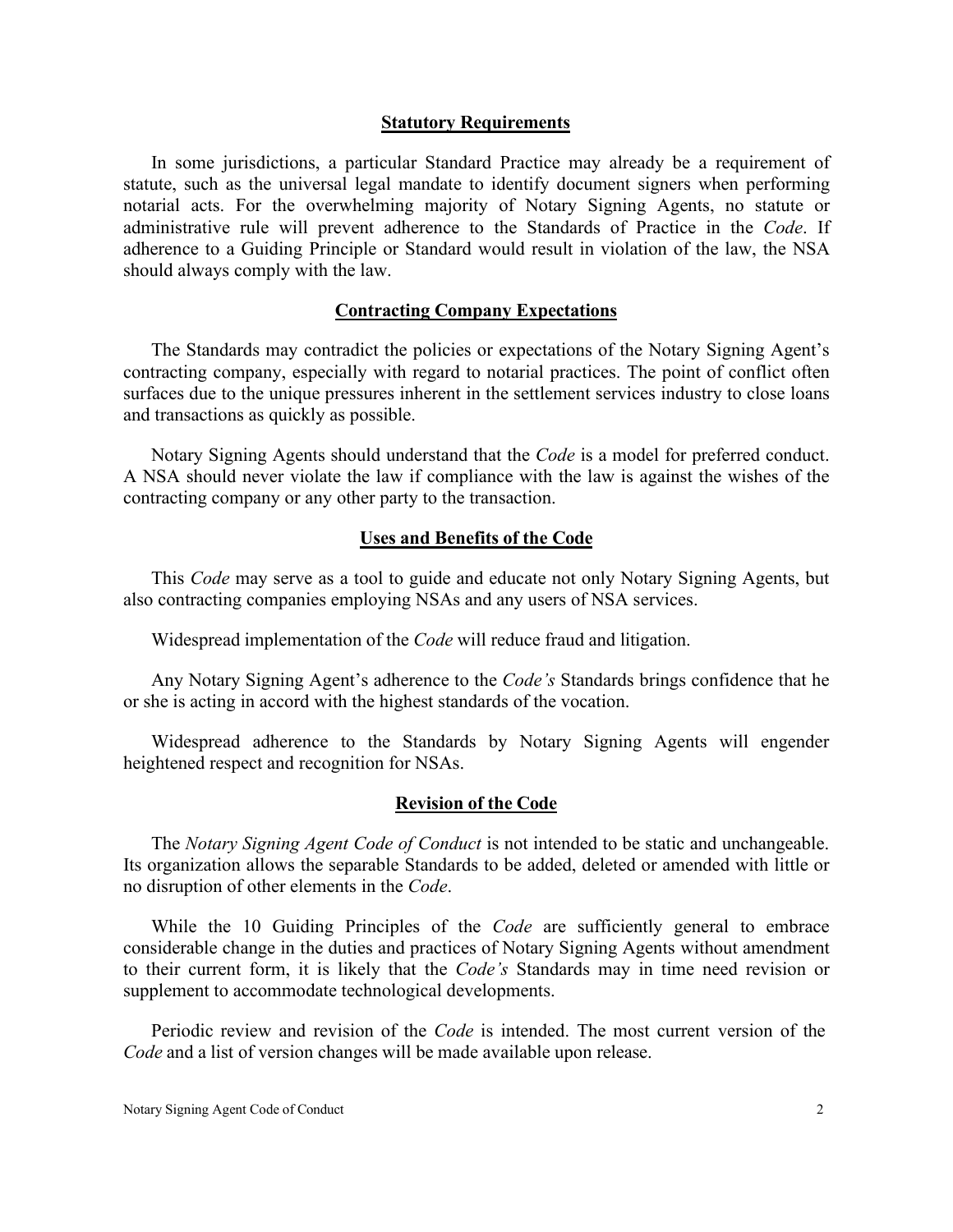# **DEFINITIONS**

<span id="page-19-0"></span>In this *Notary Signing Agent Code of Conduct* the following terms have the meaning ascribed:

## <span id="page-19-1"></span>**D.1. Close Relative**

"Close relative" means the Notary Signing Agent's spouse, domestic partner, parent, grandparent, sibling, child, stepchild, stepsibling, stepparent, step-grandparent, stepgrandchild or in-law.

# <span id="page-19-2"></span>**D.2. Closing**

"Closing" means the consummation of a transaction involving the purchase, sale or financing of real property.

## <span id="page-19-3"></span>**D.3. Closing Agent**

"Closing agent" means a third party, including, but not limited to, an attorney, title agent or escrow officer, that performs duties incident to the consummation of a transaction involving the purchase, sale, or financing of an interest in real property.

## <span id="page-19-4"></span>**D.4. Closing Documents**

"Closing documents" mean the agreements, authorizations, contracts, disclosures, instructions, notices and statements executed to consummate the purchase, sale or financing of an interest in real property.

#### <span id="page-19-5"></span>**D.5. Contracting Company**

"Contracting company" means an individual or entity that enters into an agreement with and hires Notary Signing Agents to perform signing services.

#### <span id="page-19-6"></span>**D.6. Critical Documents**

"Critical documents" mean the Note, Deed of Trust or Mortgage, and, as applicable, the Truth in Lending Disclosure, HUD-1 Settlement Statement, Closing Disclosure and Notice of Right to Cancel form contained in the closing documents, and other documents specified by the lender.

## <span id="page-19-7"></span>**D.7. Journal**

"Journal" means a book or electronic medium to create and preserve a chronological record of notarizations maintained and retained by a Notary Signing Agent in his or her capacity as a Notary Public.

#### <span id="page-19-8"></span>**D.8. Lender's Representative**

"Lender's representative" means an individual who acts on behalf of a lender, including, but not limited to, a loan officer, mortgage broker, banker, or loan closer or processor.

#### <span id="page-19-9"></span>**D.9. Non-Public Personal Information**

"Non-public personal information" means personally identifiable data provided by a customer on a form or application, information about a customer's transactions, or any other information about a customer which is otherwise unavailable to the general public, and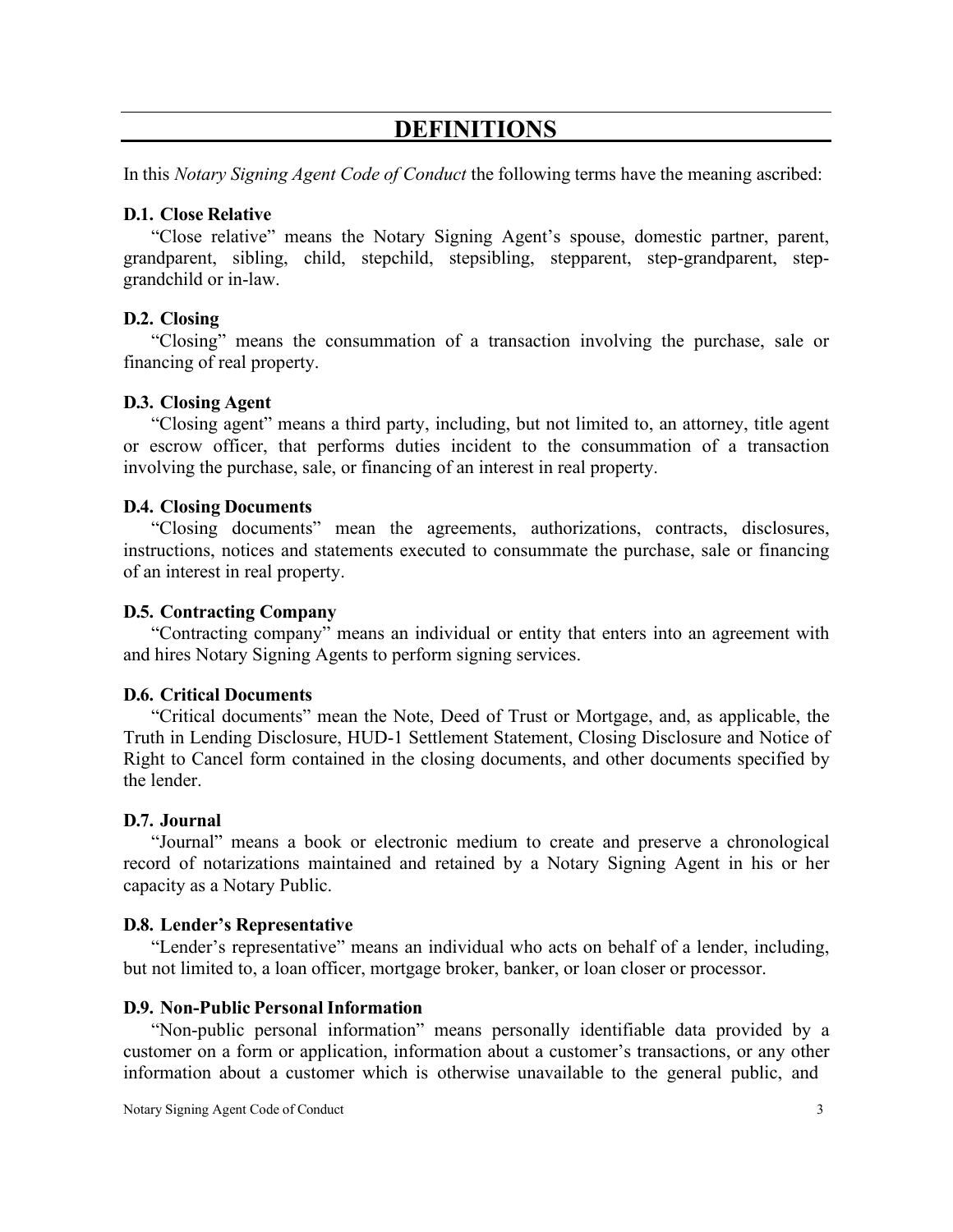includes a customer's first name or first initial and last name coupled with any of the following: Social Security number, driver's license number, state-issued ID number, credit card number, debit card number, or other financial account numbers.

## <span id="page-20-0"></span>**D.10. Notarial Evidence Form**

"Notarial Evidence Form" means a record of notarizations performed in a transaction involving the purchase, sale or financing of real estate that is completed by a Notary Signing Agent and retained by the lender or closing agent.

# <span id="page-20-1"></span>**D.11. Notary Signing Agent or NSA**

"'Notary Signing Agent' or 'NSA'" means an individual who has fulfilled all requirements to earn and maintain the Notary Signing Agent designation prescribed by the Signing Professionals Workgroup, and provides signing services as an independent contractor.

## <span id="page-20-2"></span>**D.12. Settlement Services**

"Settlement services" has the meaning ascribed in 12 USC § 2602, and includes any of the following when performed in connection with a real property closing: title searches, title examinations, the provision of title certificates, title insurance, services rendered by an attorney, the preparation of documents, property surveys, the rendering of credit reports or appraisals, pest and fungus inspections, services rendered by a real estate agent or broker, the origination of a federally related mortgage loan (including, but not limited to, the taking of loan applications, loan processing, and the underwriting and funding of loans), and the handling of the processing, and closing or settlement.

# <span id="page-20-3"></span>**D.13. Signer**

"Signer" means an individual who is a buyer, seller or borrower in a transaction to purchase, sell or finance an interest in real property.

#### <span id="page-20-4"></span>**D.14. Signing Assignment**

"Signing assignment" means an engagement to provide signing services.

# <span id="page-20-5"></span>**D.15. Signing Presentation Guidelines**

"Signing presentation guidelines" means standardized written copy or answers used by a Notary Signing Agent in providing signing services.

#### <span id="page-20-6"></span>**D.16. Signing Services**

"Signing services" means performance by a Notary Signing Agent of any of the following: coordination of the appointment at which closing documents are signed; receipt, duplication, transportation to the parties for signatures, transmission by fax, and delivery to a shipping carrier, of closing documents; care, custody, and control of closing documents while in the possession of a NSA; presentation of closing documents to the parties for signatures; notarization of closing documents; and supervision of the signing of documents by the parties.

Initial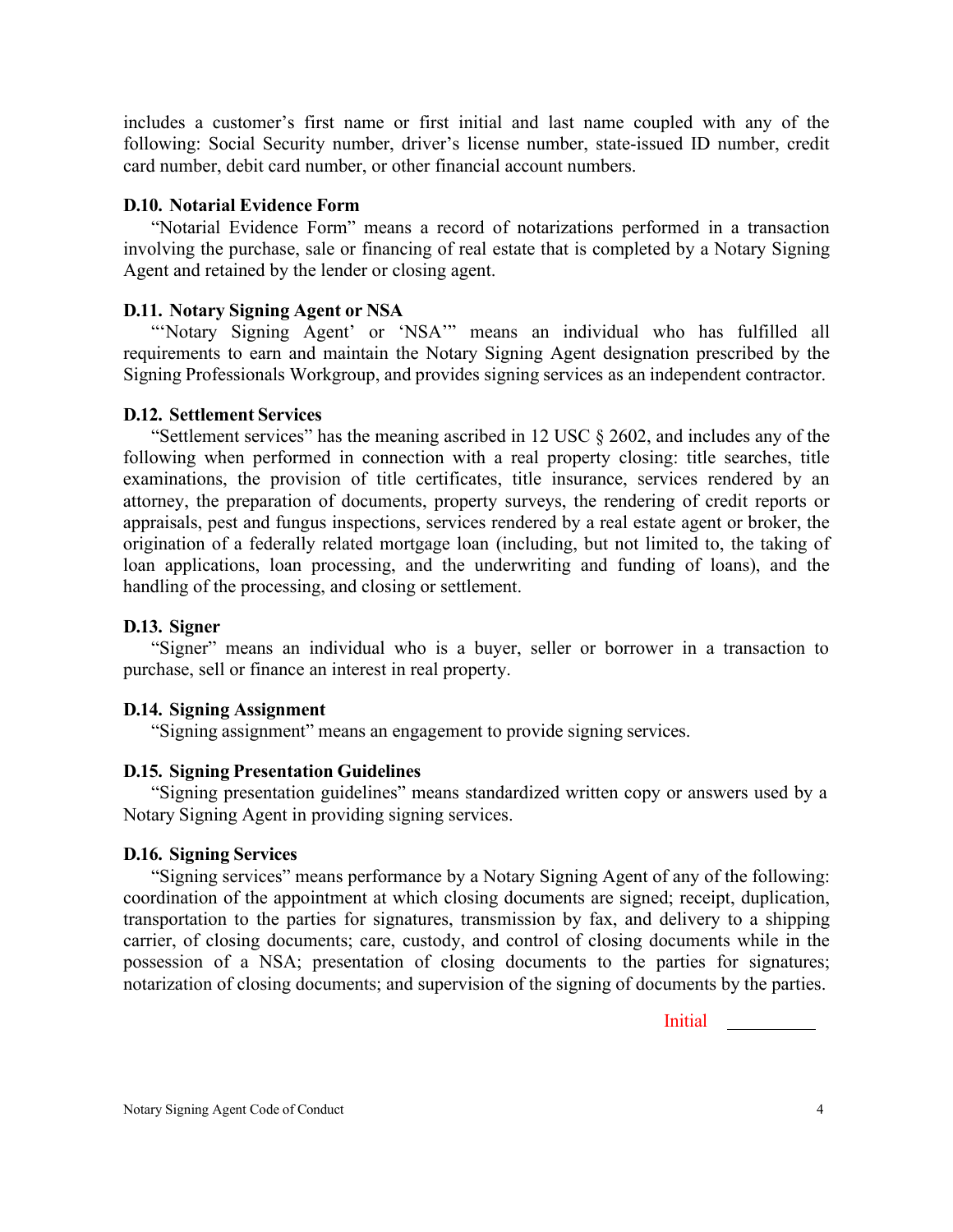# **THE GUIDING PRINCIPLES**

# <span id="page-21-0"></span>**1. Qualifications**

The Notary Signing Agent will satisfactorily meet and maintain all qualifications necessary to perform signing services.

# **2. Notarization**

The Notary Signing Agent will follow all laws, rules and best practices that apply to the notarizing of closing documents.

# **3. Impartiality**

The Notary Signing Agent will remain impartial to the transaction at all times.

# **4. Unauthorized Advice or Services**

The Notary Signing Agent will not provide legal, personal, financial or other advice or services to the signer in connection with a signing assignment nor explain the terms of any closing document presented to the signer.

# **5. Illegal and Suspicious Activity**

The Notary Signing Agent will not perform an illegal, deceptive or harmful act in connection with a signing assignment and will report any suspicious activity to the NSA's contracting company.

# **6. Privacy and Confidentiality**

The Notary Signing Agent will respect the privacy of each signer and protect closing documents from unauthorized disclosure.

# **7. Fees**

The Notary Signing Agent will follow all contractual obligations in charging and collecting fees for services rendered.

# **8. Advertising**

The Notary Signing Agent will not advertise signing services in a manner that is unprofessional, false, misleading or deceptive.

# **9. Professionalism**

The Notary Signing Agent will always act in a responsible manner towards contracting companies and parties to the transaction.

# **10. Standards**

The Notary Signing Agent will endeavor to maintain and raise standards of practice amongst practitioners in the signing services industry.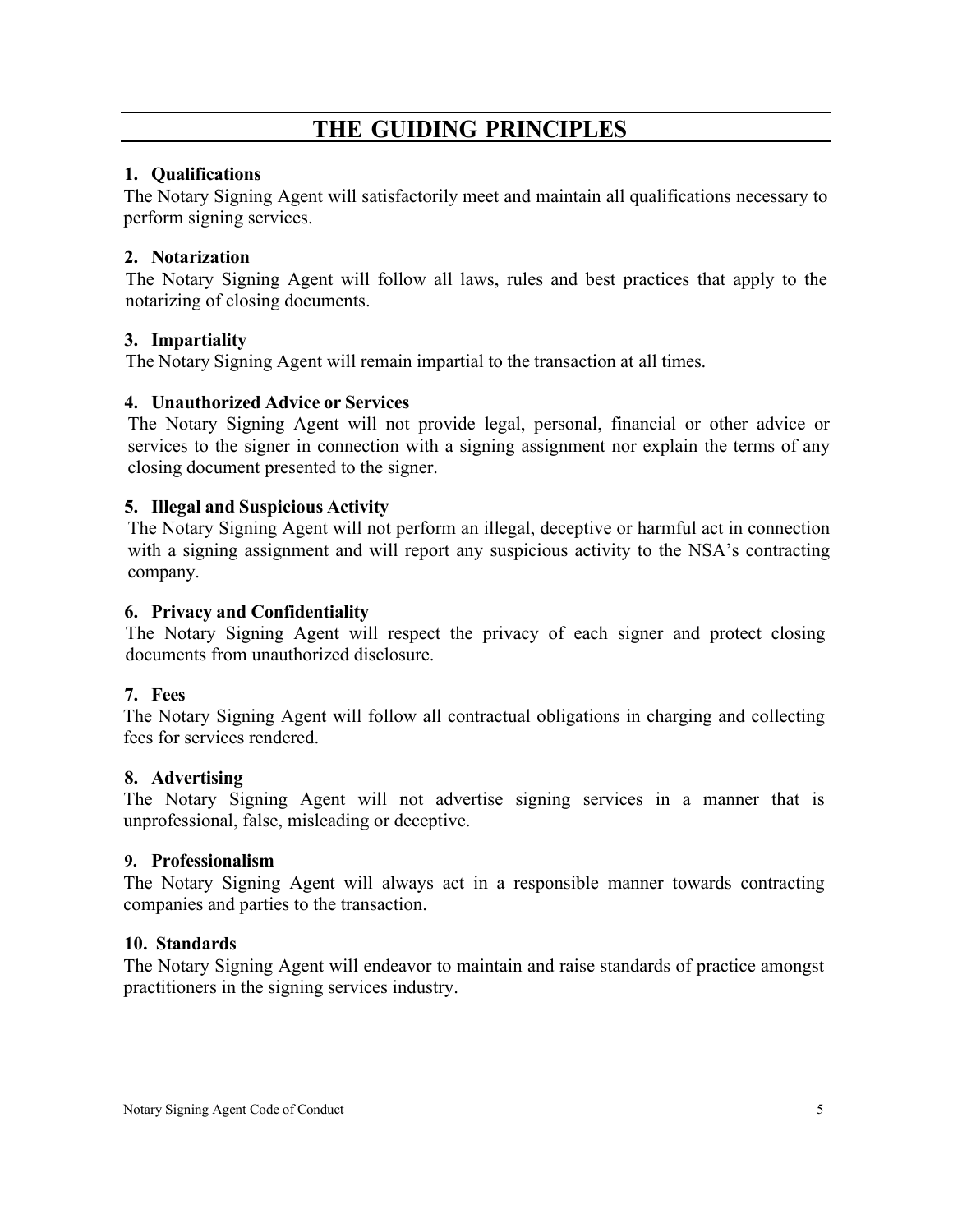# **GUIDING PRINCIPLE 1: QUALIFICATIONS**

<span id="page-22-0"></span>The Notary Signing Agent will satisfactorily meet and maintain all qualifications necessary to perform signing services.

# **Standards of Practice**

#### <span id="page-22-1"></span>**1.1. Background Screening**

The Notary Signing Agent will submit to a background screening of the NSA's identity, residence, record of state or federal criminal arrests and convictions, and state motor vehicle record, and to a check of the NSA's name against pertinent lists as required by rules implementing the USA PATRIOT Act.

#### <span id="page-22-2"></span>**1.2. Professional Licenses**

The Notary Signing Agent will obtain and maintain all licenses and commissions required to perform signing services in the NSA's state or jurisdiction.

#### <span id="page-22-3"></span>**1.3. Notary Laws and Rules**

The Notary Signing Agent will keep current on all laws and official regulations that affect the performance of notarial acts in the NSA's state or jurisdiction.

#### <span id="page-22-4"></span>**1.4. Federal Laws**

The Notary Signing Agent will demonstrate an understanding of the provisions of any relevant federal laws and official regulations that pertain to the performance of signing services, including, but not limited to, the Gramm-Leach-Bliley Act (GLBA), Truth in Lending Act (TILA), Real Estate Settlement Procedures Act (RESPA), Fair and Accurate Credit and Transactions Act (FACTA) and the Uniting and Strengthening America by Providing Appropriate Tools Required to Intercept and Obstruct Terrorism (USA PATRIOT) Act.

#### <span id="page-22-5"></span>**1.5. Certification**

The Notary Signing Agent will earn and maintain any relevant certifications needed to service contracting companies and parties to the transaction.

#### <span id="page-22-6"></span>**1.6. Closing Documents**

The Notary Signing Agent will become familiar with the closing documents for each assignment but will not use this knowledge to provide unauthorized counsel or advice to signing parties.

## <span id="page-22-7"></span>**1.7. Ongoing Learning**

The Notary Signing Agent will keep informed on any technical matters, legal requirements and other developments that affect the NSA's competence or responsibilities in rendering signing services.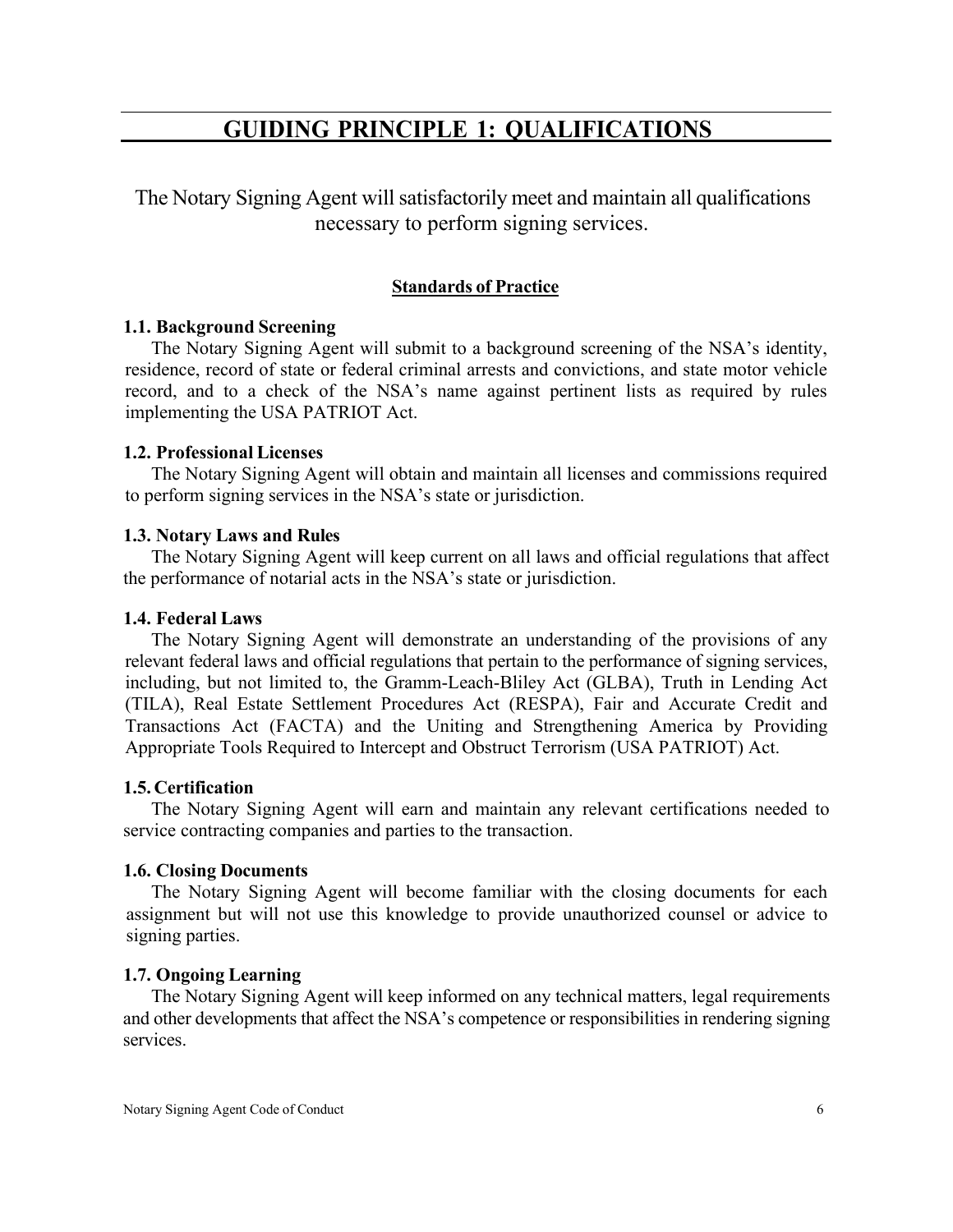# <span id="page-23-0"></span>**1.8. Supervising Attorney**

The Notary Signing Agent will willingly submit to the supervision of an attorney if required by law or rule in the NSA's state or jurisdiction.

Initial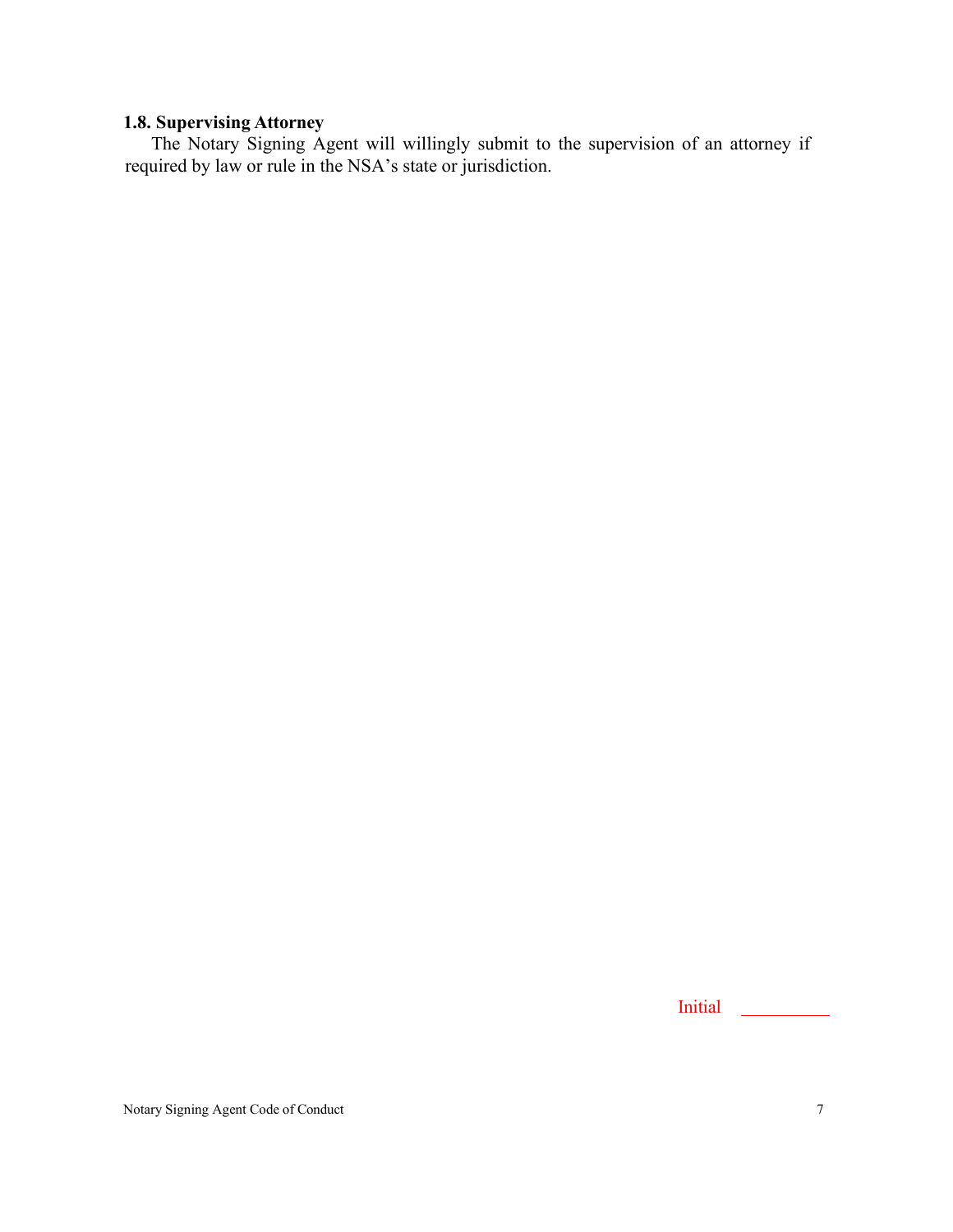# **GUIDING PRINCIPLE 2: NOTARIZATION**

<span id="page-24-0"></span>The Notary Signing Agent will follow all laws, rules and best practices that apply to the notarizing of closing documents.

## **Standards of Practice**

#### <span id="page-24-1"></span>**2.1. Standard of Care**

The Notary Signing Agent will exercise reasonable care in the performance of notarial duties generally and will exercise a high degree of care in verifying the identity of any person whose identity is the subject of a notarial act.

#### <span id="page-24-2"></span>**2.2. Improper Identification**

The Notary Signing Agent will not accept an unauthorized identification document or other means of identification as satisfactory evidence of identity in order to expedite the closing of the transaction or for any other reason, and will ensure that any identification document presented has not expired, unless expressly authorized by law.

#### <span id="page-24-3"></span>**2.3. Discrepancies in Names**

The Notary Signing Agent will not notarize the signature of a signing party whose name on the document cannot be verified with reasonable certainty by examining a written identification document or by the oaths of credible witnesses.

#### <span id="page-24-4"></span>**2.4. Notary Seal**

The Notary Signing Agent will authenticate each notarial act performed on closing documents with the NSA's Notary seal, even if not required by law.

## <span id="page-24-5"></span>**2.5. Seal Misuse**

The Notary Signing Agent will not use the NSA's Notary seal for any purpose other than performing authorized notarial acts.

#### <span id="page-24-6"></span>**2.6. Journal of Notarial Acts**

The Notary Signing Agent will record each notarial act performed on closing documents in a journal of notarial acts even if not required by law.

#### <span id="page-24-7"></span>**2.7. Notarial Evidence Form**

The Notary Signing Agent will complete and promptly return a Notarial Evidence Form for each assignment when requested or required by a lender, title company, closing agent or contracting company.

#### <span id="page-24-8"></span>**2.8. Control of Seal and Journal**

The Notary Signing Agent will keep the NSA's Notary seal and journal in a locked and secure area when not in use and not allow any other person to possess or use them.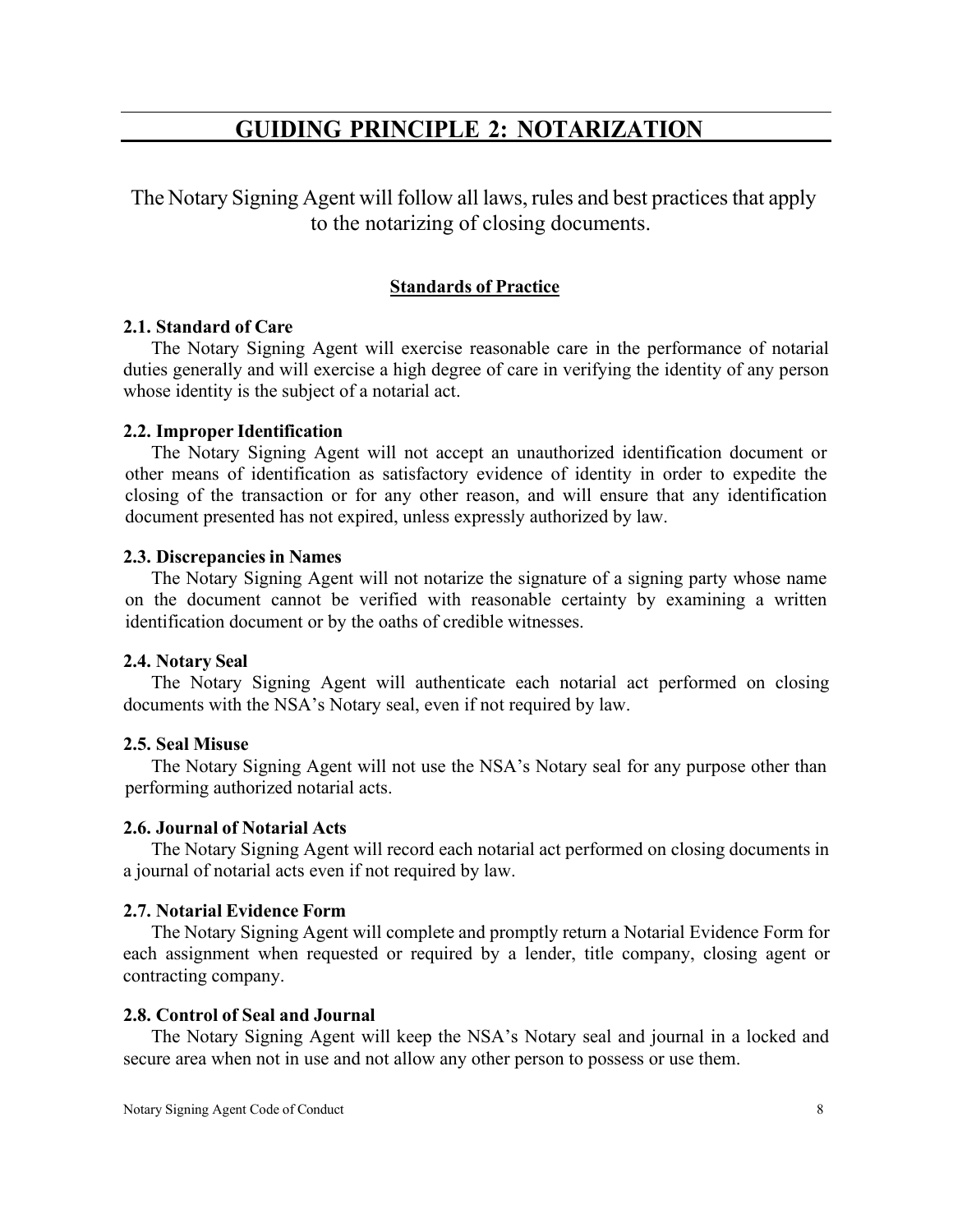#### <span id="page-25-0"></span>**2.9. Legibility**

The Notary Signing Agent will ensure that the NSA's handwriting and Notary seal on all closing documents are legible and photographically reproducible.

# <span id="page-25-1"></span>**2.10. Completion of Notarial Acts**

The Notary Signing Agent will complete the notarial acts on all closing documents and the journal entries for the notarizations in the presence of the signer at the appointment when the documents are signed.

# <span id="page-25-2"></span>**2.11. Notary Public Code of Professional Responsibility**

The Notary Signing Agent will comply with all standards set forth in *The Notary Public Code of Professional Responsibility* as adopted and amended by the National Notary Association.

## <span id="page-25-3"></span>**2.12. Undue Cause for Refusal**

The Notary Signing Agent will not refuse to perform a notarial act solely because a signer refuses to comply with a practice that is not a legal requirement for notarization in the NSA's state or jurisdiction.

Initial <u>Initial</u>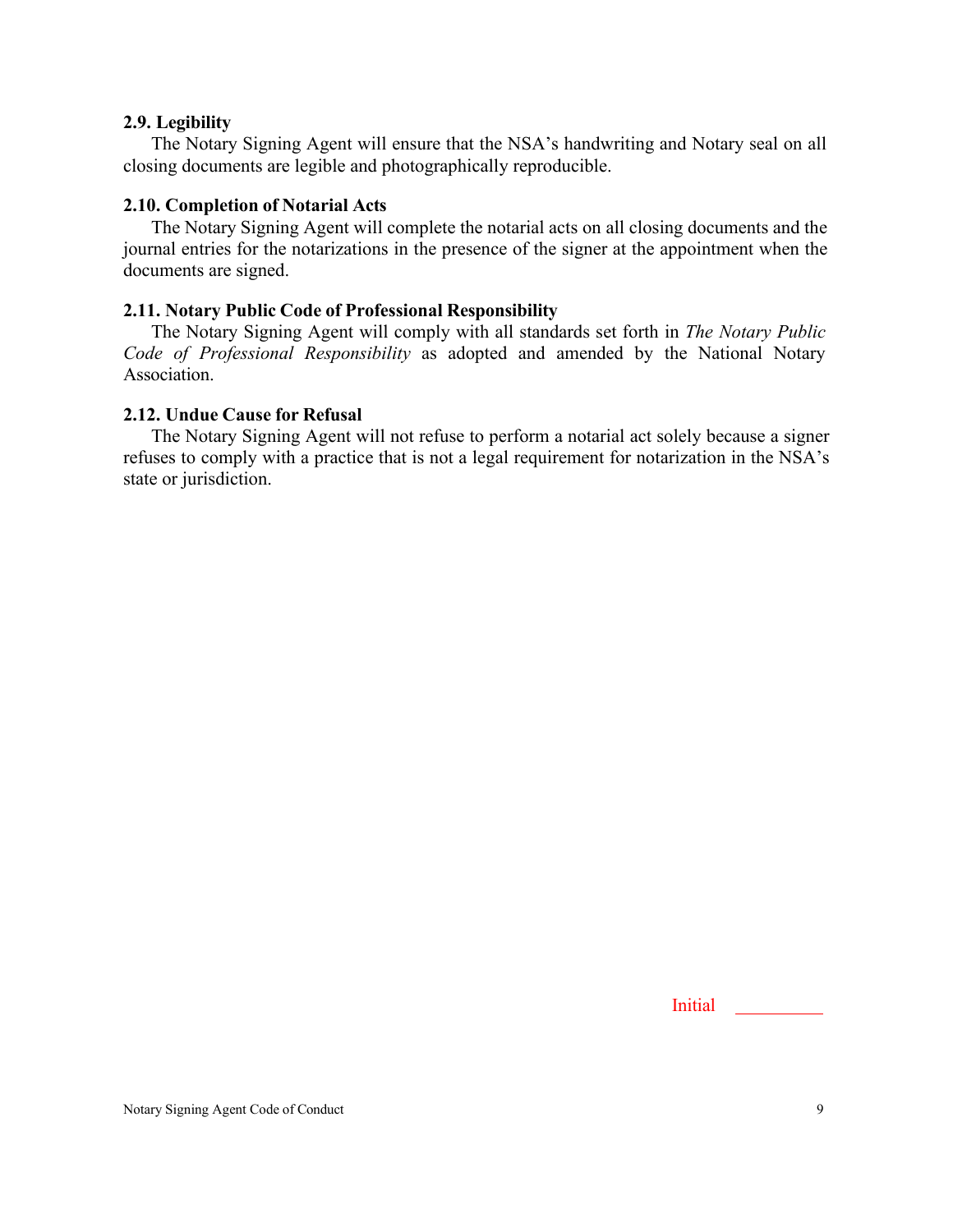# **GUIDING PRINCIPLE 3: IMPARTIALITY**

<span id="page-26-0"></span>The Notary Signing Agent will remain impartial to the transaction at all times.

# **Standards of Practice**

# <span id="page-26-1"></span>**3.1. Personal Interest**

The Notary Signing Agent will not provide signing services for a transaction in which the NSA or the NSA's close relative is directly or indirectly involved as a party.

# <span id="page-26-2"></span>**3.2. Professional Interest**

The Notary Signing Agent will not provide signing services for a transaction in which the NSA or NSA's close relative is the loan officer, real estate agent, mortgage broker, or a settlement services provider.

# <span id="page-26-3"></span>**3.3. Notary Signing Agent and Attorney in Fact**

The Notary Signing Agent will not sign documents in the capacity of Notary Signing Agent and as attorney in fact for a principal in the same transaction.

# <span id="page-26-4"></span>**3.4. Notary Signing Agent and Witness**

The Notary Signing Agent will not perform signing services in the capacity of Notary Signing Agent and witness to a deed, Deed of Trust or Mortgage in the same transaction unless expressly allowed by law.

# <span id="page-26-5"></span>**3.5. Appearance of Partiality**

The Notary Signing Agent will refrain from performing signing services in any transaction that would raise the appearance of or the potential for a conflict of interest.

# <span id="page-26-6"></span>**3.6. Personal Opinion**

The Notary Signing Agent will not offer a personal opinion to a signer about executing or not executing closing documents or consummating or not consummating a transaction.

# <span id="page-26-7"></span>**3.7. Exercise of Rescission Option**

The Notary Signing Agent will not recommend that a borrower proceed with the signing of any closing document on the grounds that the rescission option provides three business days to thoroughly read loan documents, ask questions of the lender and decide whether to consummate the transaction, but will recommend that the borrower contact the lender's representative immediately before signing the documents.

**Initial**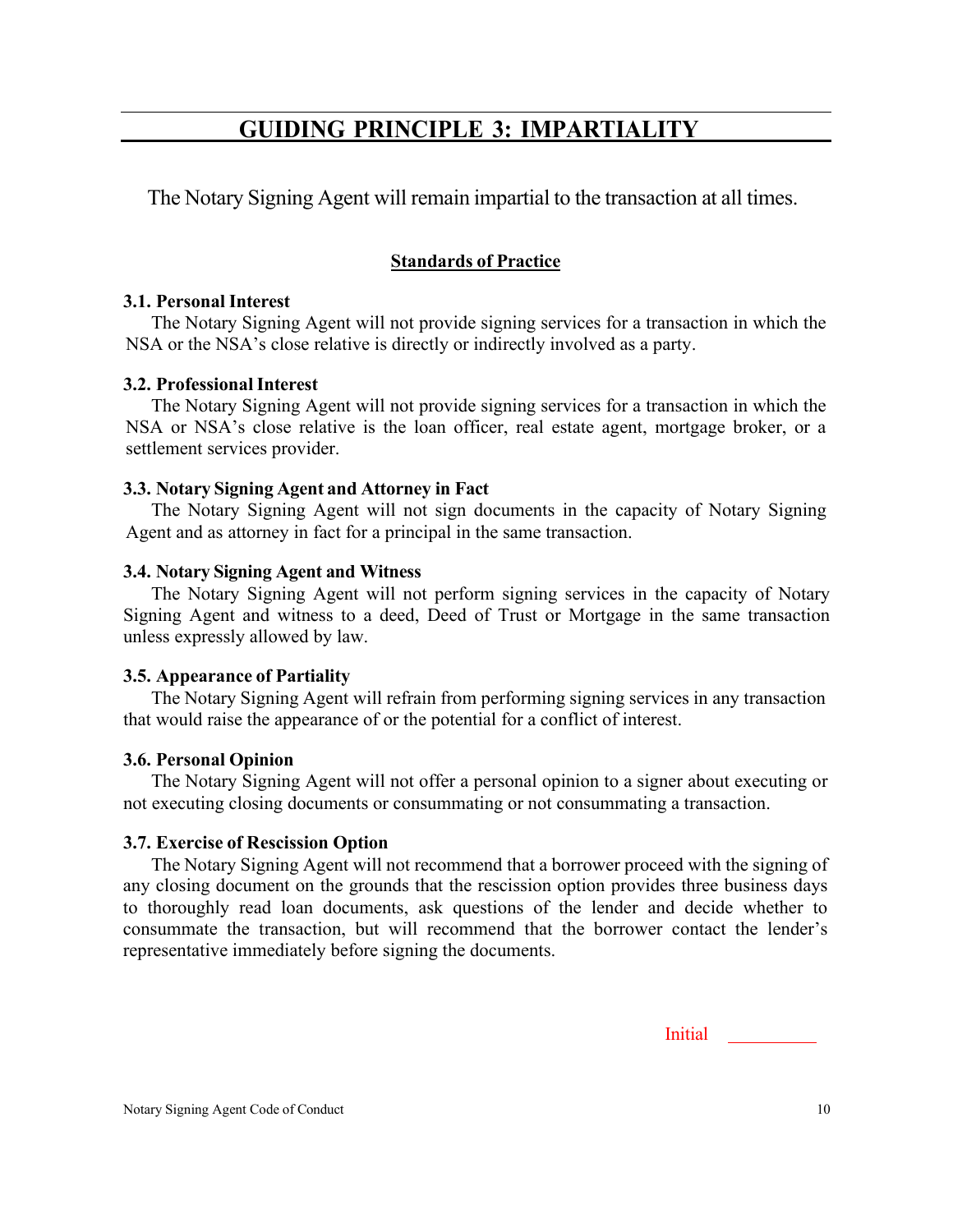# <span id="page-27-0"></span>**GUIDINGPRINCIPLE 4: UNAUTHORIZEDADVICE OR SERVICES**

The Notary Signing Agent will not provide legal, personal, financial or other advice or services to the signer in connection with a signing assignment nor explain the terms of any closing document presented to the signer.

# **Standards of Practice**

## <span id="page-27-1"></span>**4.1. Legal Advice**

The Notary Signing Agent will not offer legal advice to a signer during an assignment to provide signing services unless the NSA is an attorney representing a party in the transaction.

## <span id="page-27-2"></span>**4.2. Role and Limitations**

The Notary Signing Agent will clearly explain to the signing parties that the NSA is solely responsible for providing signing services connected with the transaction and cannot answer specific questions about the transaction or the legal effect of the closing documents.

## <span id="page-27-3"></span>**4.3. Response to Questions**

The Notary Signing Agent may respond to a signer's specific question by directing the individual to read the provisions in the critical or other closing documents identified by the NSA that may answer the question or by referring the individual to the lender's representative or closing agent associated with the transaction.

#### <span id="page-27-4"></span>**4.4. Presentation of Documents**

The Notary Signing Agent will present each closing document to a signer in conformance with a signing presentation guidelines authorized by the contracting company, and by naming and stating the general purpose of the document, specifying the number of pages and indicating where signatures, dates or initials are to be placed.

# <span id="page-27-5"></span>**4.5. Loan Terms**

The Notary Signing Agent may identify and provide a general description of a loan or payment amount, interest rate, annual percentage rate, finance charge, payment schedule, assumption option, prepayment penalty or any other loan term to a borrower in the closing documents, but may not explain, interpret or provide legal advice about the loan terms.

# <span id="page-27-6"></span>**4.6. Settlement Fees**

The Notary Signing Agent may identify and provide a general description of a fee or charge appearing on a signer's HUD-1, Closing Disclosure or other closing statement, as applicable, but may not explain, interpret or provide legal advice about the fee or charge.

# <span id="page-27-7"></span>**4.7. Disbursement or Funding Date**

Notary Signing Agent Code of Conduct 11 The Notary Signing Agent will neither attempt to forecast nor disclose an actual disbursement or funding date to a signer unless expressly requested in writing by a lender's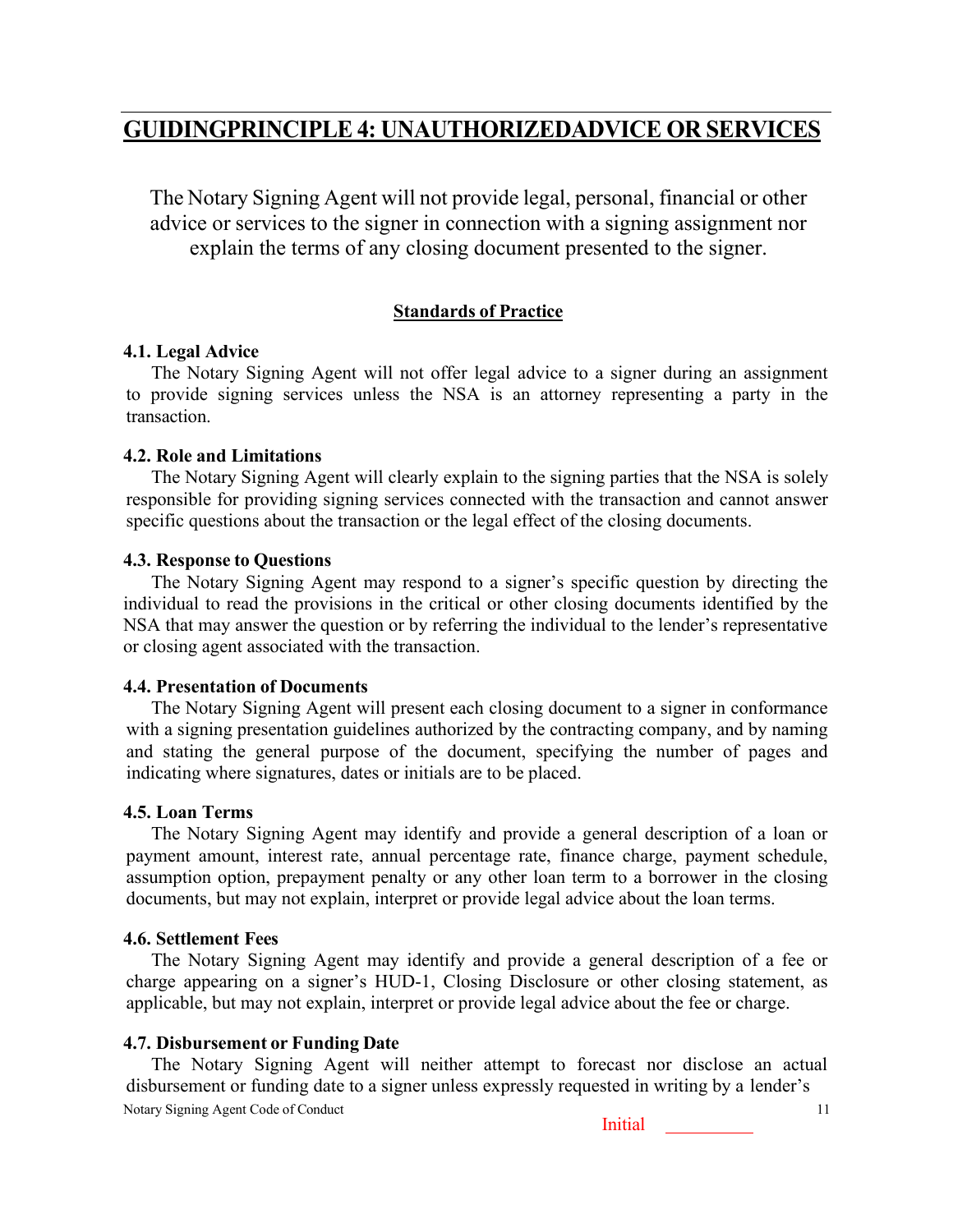representative or closing agent or the date is clearly identified in a closing document the NSA can present to the individual.

## <span id="page-28-0"></span>**4.8. Loan Programs and Professionals**

The Notary Signing Agent will not advise a borrower on loan products, programs, competitive rates or mortgage loan professionals at a signing appointment or in any verbal or written communication in connection with an assignment.

## <span id="page-28-1"></span>**4.9. Contact Sources**

A Notary Signing Agent will not commence a signing appointment without having obtained the contact information of the lender's representative and closing agent associated with the transaction.

# <span id="page-28-2"></span>**4.10. Disclosure of Contact Sources**

The Notary Signing Agent will provide the borrower with the contact information of the lender's representative and closing agent who may answer questions about the loan and explain the terms of the loan or any closing document presented to the borrower.

Initial<sub>2</sub>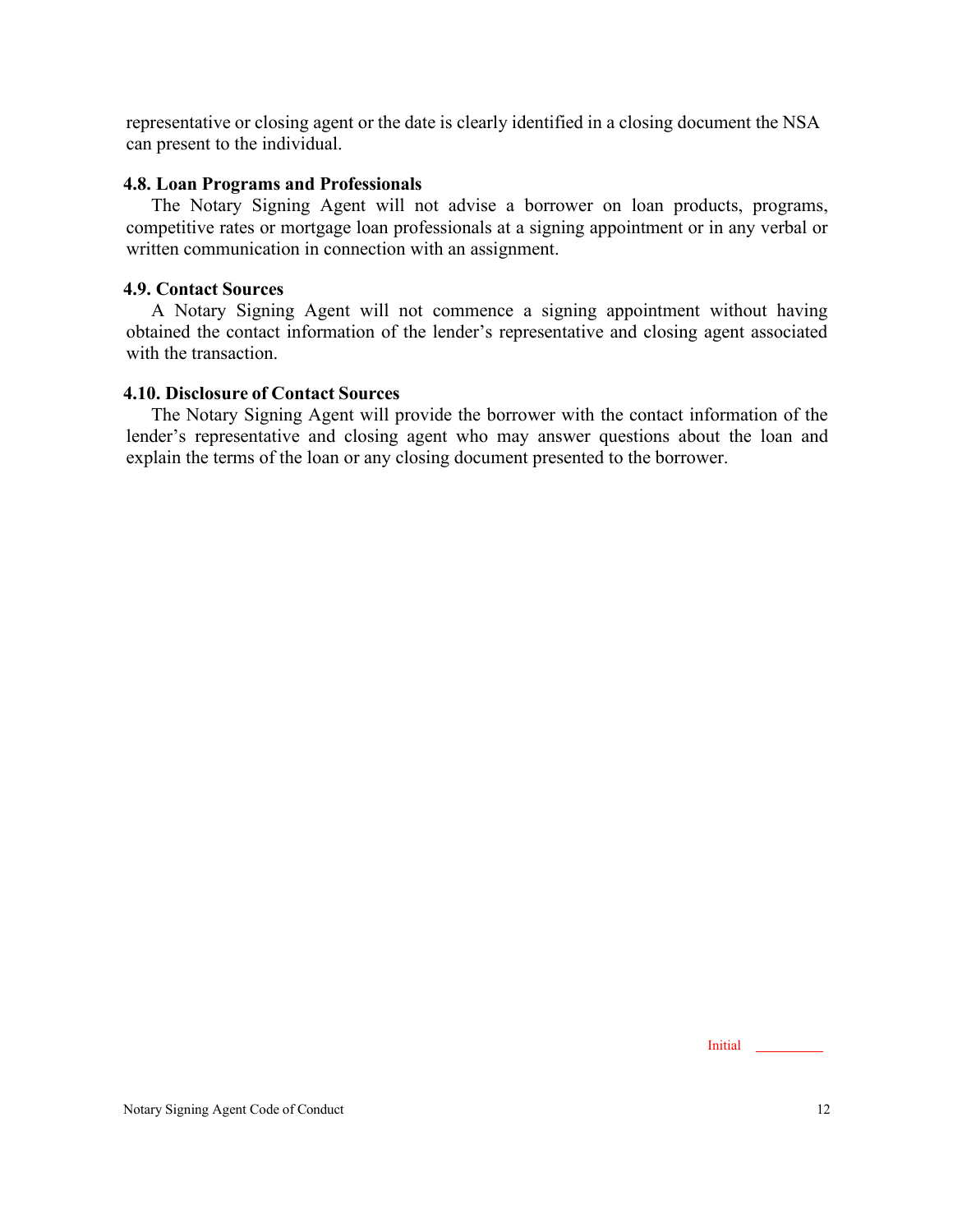# <span id="page-29-0"></span>**GUIDING PRINCIPLE 5: ILLEGALAND SUSPICIOUSACTIVITY**

The Notary Signing Agent will not perform an illegal, deceptive or harmful act in connection with a signing assignment and will report any suspicious activity to the NSA's contracting company.

# **Standards of Practice**

## <span id="page-29-1"></span>**5.1. Absent Signer**

The Notary Signing Agent will not comply with a request to notarize the signature of a signer who does not personally appear before the NSA.

## <span id="page-29-2"></span>**5.2. Pre- or Post-dated Certificate**

The Notary Signing Agent will not pre- or post-date a notarial certificate in order to meet a funding deadline, avoid an expiring rate lock or for any other reason.

## <span id="page-29-3"></span>**5.3. False Document or Certificate**

The Notary Signing Agent will not comply with a request of a lender's representative, contracting company, closing agent, signer or any other person to falsify information in a closing document or certificate of a notarial act.

## <span id="page-29-4"></span>**5.4. Extra Certificate**

The Notary Signing Agent will not comply with a request of a lender's representative, contracting company or closing agent to mail a signed and sealed notarial certificate that is not securely attached to an actual closing document notarized by the NSA.

# <span id="page-29-5"></span>**5.5. Approval of Power of Attorney Signing**

The Notary Signing Agent will not commence an appointment involving an attorney in fact signing for an absent principal unless specifically approved by the lender's representative or closing agent for the transaction.

# <span id="page-29-6"></span>**5.6. Signer Awareness, Willingness and Disability**

The Notary Signing Agent will immediately contact the NSA's contracting company if the NSA has a reasonable belief that a signer is not aware of the loan or the significance of the transaction at the time closing documents are signed, possesses a physical disability requiring accommodation that the NSA has not been trained or authorized to perform, or the person is being overtly influenced or pressured into signing or not signing the documents.

# <span id="page-29-7"></span>**5.7. Inconsistent Signatures or Handwriting**

The Notary Signing Agent will immediately contact the NSA's contracting company if the NSA has a reasonable belief that a person's signature or handwriting appears to be overtly inconsistent with any identification card, journal entry or document presented or signed in connection with the transaction.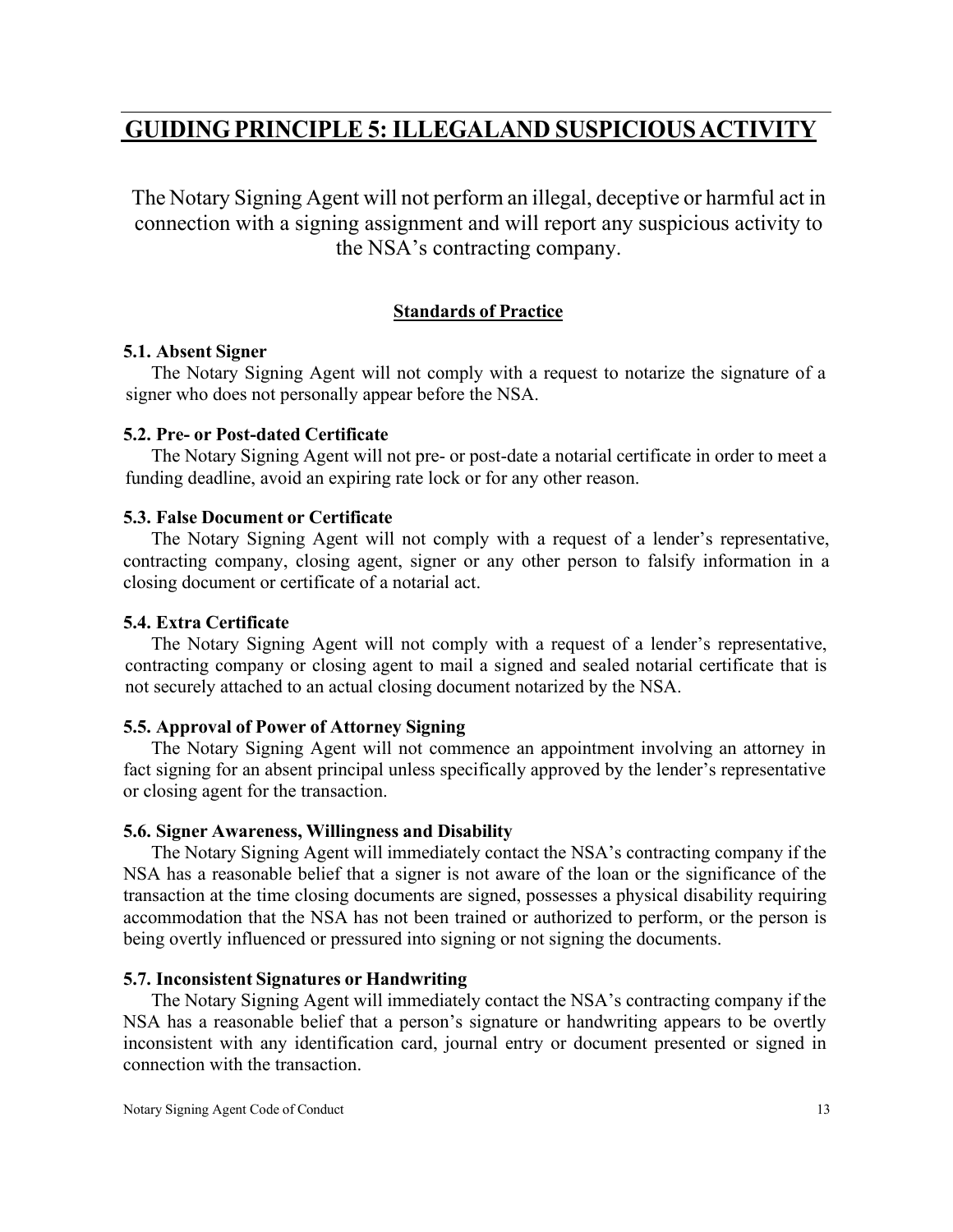#### <span id="page-30-0"></span>**5.8. Incomplete Documents**

The Notary Signing Agent will immediately contact the NSA's contracting company if any closing document required to be notarized is incomplete or contains blank spaces.

## <span id="page-30-1"></span>**5.9. Presentation of Entire Document**

The Notary Signing Agent will present all pages of a closing document, and not just the signature page, to a signer for signature.

## <span id="page-30-2"></span>**5.10. Potential or Actual Misrepresentation**

The Notary Signing Agent will immediately report any potential or actual misrepresentation or falsehood known or witnessed by the NSA in connection with a transaction to the NSA's contracting company.

## <span id="page-30-3"></span>**5.11. Unlawful Transaction**

The Notary Signing Agent will immediately contact the NSA's contracting company if the NSA has knowledge or a reasonable belief that a transaction is unlawful.

## <span id="page-30-4"></span>**5.12. Evidence of Tampering**

The Notary Signing Agent will immediately contact the NSA's contracting company if the NSA has knowledge or a reasonable belief that a closing document or notarial certificate has been tampered with or altered.

## <span id="page-30-5"></span>**5.13. Disclosure of Wrongdoing**

The Notary Signing Agent will not conceal knowledge of a criminal act committed in connection with a signing assignment but will immediately notify a lawful authority as soon as the NSA becomes aware that a criminal act has been committed.

#### <span id="page-30-6"></span>**5.14. Cooperation with Authorities**

The Notary Signing Agent will fully cooperate with law enforcement investigating an allegation of criminal activity of which the NSA has knowledge or that implicates the NSA.

Initial<sub>1</sub>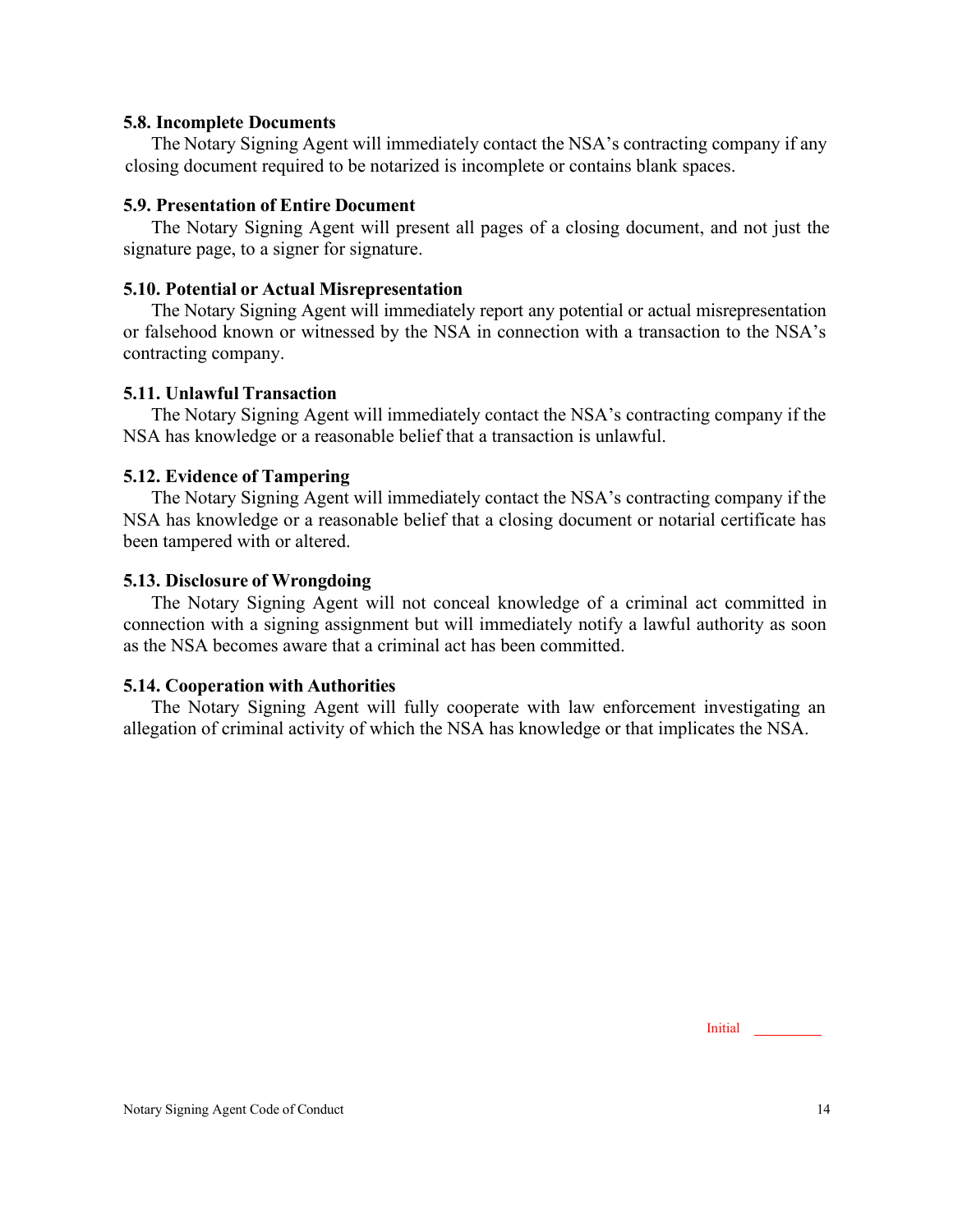# <span id="page-31-0"></span>**GUIDING PRINCIPLE 6: PRIVACY AND CONFIDENTIALITY**

The Notary Signing Agent will respect the privacy of each signer and protect closing documents from unauthorized disclosure.

## **Standards of Practice**

#### <span id="page-31-1"></span>**6.1. Nondisclosure of Signer Information**

The Notary Signing Agent will not disclose the transaction or personal information of a signer to any person not directly a party to the transaction.

#### <span id="page-31-2"></span>**6.2. Journal Entries**

The Notary Signing Agent will take reasonable steps to prevent other parties from viewing completed entries in the NSA's Notary journal.

#### <span id="page-31-3"></span>**6.3. Scrutiny of Documents**

The Notary Signing Agent will not inspect or examine the closing documents beyond what is needed to determine the requirements and conditions for the assignment and to complete any journal entries for notarizations on the documents.

#### <span id="page-31-4"></span>**6.4. Reception and Delivery of Documents**

The Notary Signing Agent will reasonably attempt to receive and deliver all closing document packages in person or via secure means.

#### <span id="page-31-5"></span>**6.5. Printing of Documents**

The Notary Signing Agent will personally download and print all closing documents and not assign this responsibility to any other person.

#### <span id="page-31-6"></span>**6.6. Compromised Documents**

The Notary Signing Agent will ensure that any package of closing documents is properly sealed upon reception and delivery and will immediately report to the contracting company any circumstance leading the NSA to reasonably believe that the contents of the package have been compromised.

#### <span id="page-31-7"></span>**6.7. Security of Documents**

The Notary Signing Agent will keep all closing documents committed to the NSA under personal control or lock and key before and during the appointment, and until delivering them via secure means to a reliable delivery service, including but not limited to a secured drop box location or hand delivery at a facility or office, or the closing agent for the transaction.

#### <span id="page-31-8"></span>**6.8. Request for Electronic Documents**

The Notary Signing Agent will not comply with a request from a signer to provide electronic closing documents, but will notify the NSA's contracting company of the individual's request for documents.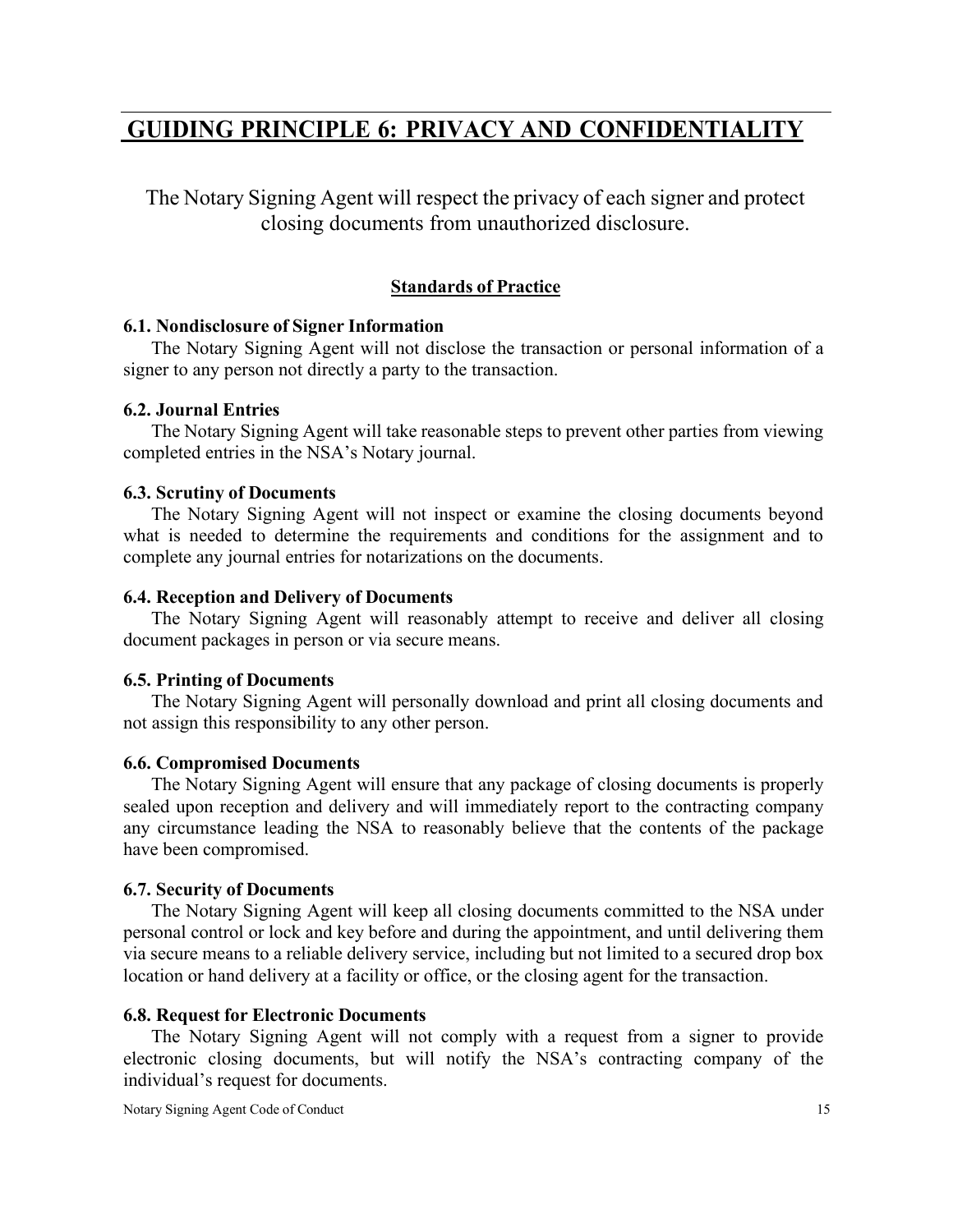#### <span id="page-32-0"></span>**6.9. Return of Documents**

The Notary Signing Agent will return all executed or unexecuted closing documents in compliance with instructions from the contracting company or closing agent for the transaction in the event that an assignment is postponed or canceled.

#### <span id="page-32-1"></span>**6.10. Access Instructions**

The Notary Signing Agent will not share with any person the logon credentials or access instructions to a website for the purpose of viewing, downloading or printing closing documents.

#### <span id="page-32-2"></span>**6.11. Unprotected Network**

The Notary Signing Agent will not use a public or unsecured computer network to retrieve electronic communications in connection with a signing assignment, to access, download or print closing documents, or to fax signed documents to a lender's representative, contracting company or closing agent.

#### <span id="page-32-3"></span>**6.12. Transmission or Reception of Non-public Personal Information**

The Notary Signing Agent will use encryption, strong passwords and other secure delivery methods to send or receive closing documents or communications containing a signer's nonpublic personal information, whether by fax, email or other means.

#### <span id="page-32-4"></span>**6.13. Deletion of Electronic Documents**

The Notary Signing Agent will permanently erase any files containing electronic closing documents from the NSA's personal or a shared computer immediately upon conclusion of an assignment.

Initial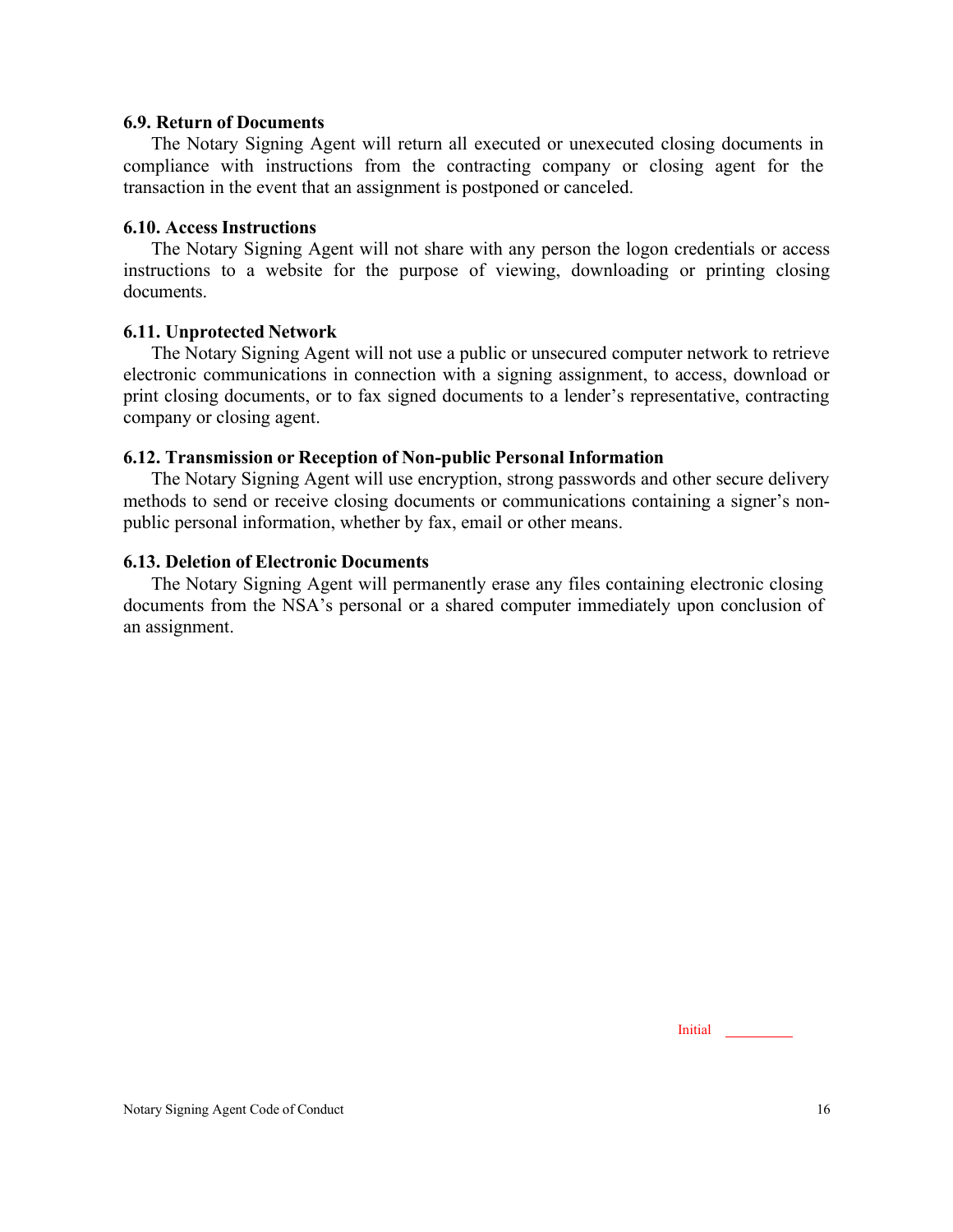# **GUIDING PRINCIPLE 7: FEES**

<span id="page-33-0"></span>The Notary Signing Agent will follow all contractual obligations in charging and collecting fees for services rendered.

# **Standards of Practice**

## <span id="page-33-1"></span>**7.1. Confirmation of Fee in Writing**

The Notary Signing Agent will confirm the fee to be paid by the contracting company for an assignment to provide signing services in writing prior to the appointment with the signer.

#### <span id="page-33-2"></span>**7.2. Performance for Fee**

The Notary Signing Agent will not refuse to perform services for an assignment that the NSA has previously accepted in dispute over a negotiated fee unless the requirements for the assignment materially change after the NSA has accepted the assignment.

## <span id="page-33-3"></span>**7.3. Referral Fee**

The Notary Signing Agent will only charge and receive the fee for rendering signing services in connection with a transaction and will not accept, charge or pay an illegal referral fee, rebate, fee-split, unearned fee or kickback.

## <span id="page-33-4"></span>**7.4. Collusion**

The Notary Signing Agent will not collude with other NSAs to set fees for signing services.

# <span id="page-33-5"></span>**7.5. Submission of Invoice**

The Notary Signing Agent will submit an invoice for payment to the contracting company for each completed assignment in a form that complies with the terms of the written agreement between the NSA and contracting company.

# <span id="page-33-6"></span>**7.6. Invoice for Contracted Fee**

The Notary Signing Agent will invoice the contracting company for the exact fee negotiated between the NSA and company and will not over- or understate this fee.

# <span id="page-33-7"></span>**7.7. Collection of Fee from Contracting Company**

The Notary Signing Agent will not attempt to collect on a nonpaying account without first establishing that the contracting company has failed to fulfill its contractual obligations.

# <span id="page-33-8"></span>**7.8. Collection of Fee from Signer**

The Notary Signing Agent will not attempt to collect the signing fee from the signer in the event that the contracting company fails to remit timely payment.

# <span id="page-33-9"></span>**7.9. Separate Financial Records**

The Notary Signing Agent will keep a separate and detailed record of all fees received for each assignment.

Initial<sub>1</sub>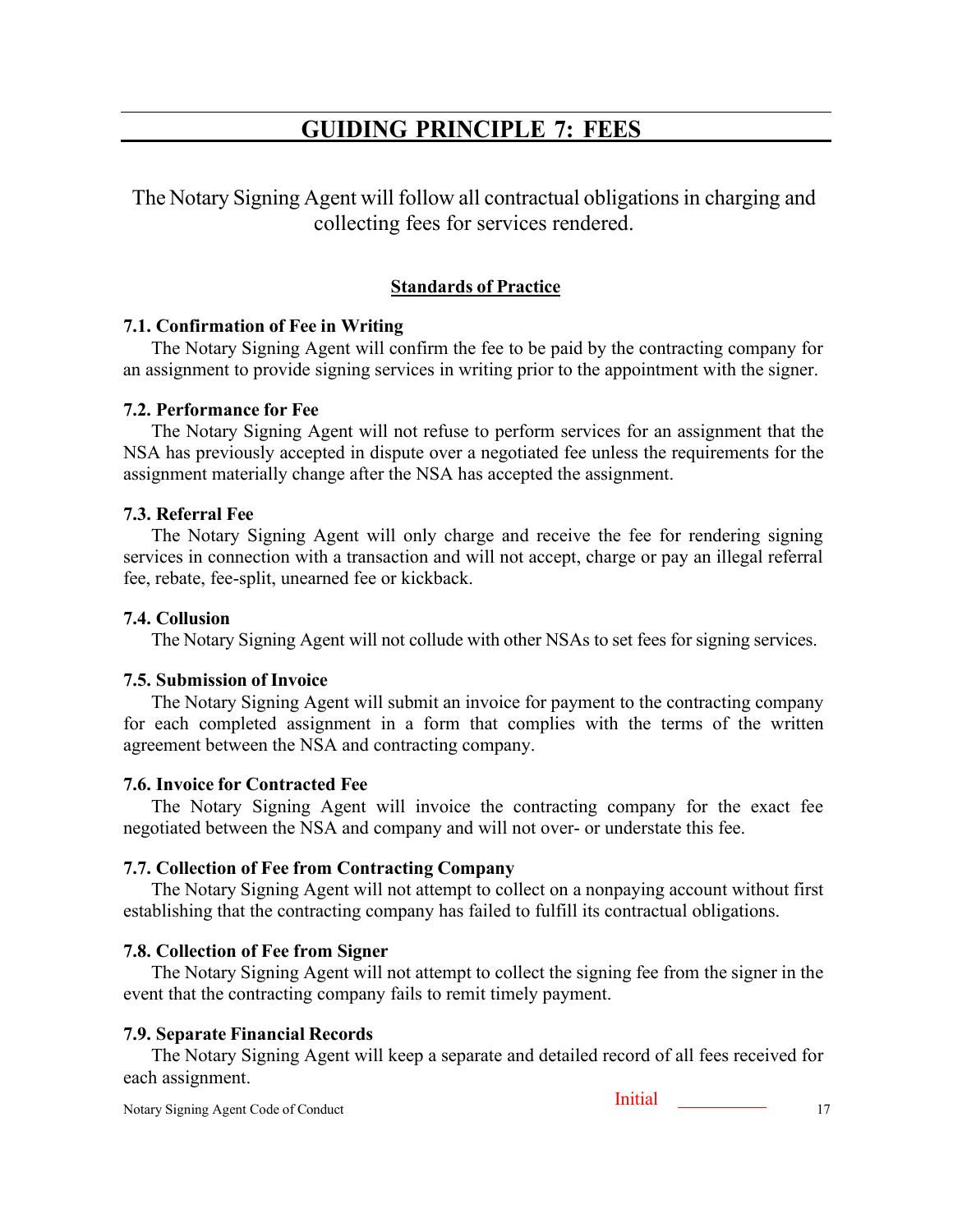# **GUIDING PRINCIPLE 8: ADVERTISING**

<span id="page-34-0"></span>The Notary Signing Agent will not advertise signing services in a manner that is unprofessional, false, misleading or deceptive.

# **Standards of Practice**

## <span id="page-34-1"></span>**8.1. Truthful Personal Assessment**

The Notary Signing Agent will not misrepresent the NSA's background, education, training or expertise in an application or interview to provide signing services, on a website or in any promotional materials distributed by the NSA.

## <span id="page-34-2"></span>**8.2. False or Misleading Claims**

The Notary Signing Agent will not make exaggerated or excessive claims, promises or guarantees about the NSA's services.

## <span id="page-34-3"></span>**8.3. Use of Professional Designation**

The Notary Signing Agent will not advertise or promote the NSA's services by using professional designations or certifications the NSA has not received or earned.

## <span id="page-34-4"></span>**8.4. Observation of Rules for Use**

The Notary Signing Agent will comply with all requirements governing the use of membership and professional designations, logos and marks as may be required by the issuing, certifying or accrediting entity.

# <span id="page-34-5"></span>**8.5. Use of Improper Designation**

The Notary Signing Agent will not use any false, misleading, nonexistent or meaningless designation to lend credence to the NSA's background, education, expertise or services.

#### <span id="page-34-6"></span>**8.6. Solicitation of Outside Business**

The Notary Signing Agent will not directly or indirectly solicit a signer for products or services other than as a Notary Signing NSA or Notary Public at an appointment to provide signing services or in any written, verbal or electronic communication in connection with the assignment.

Initial<sub>1</sub>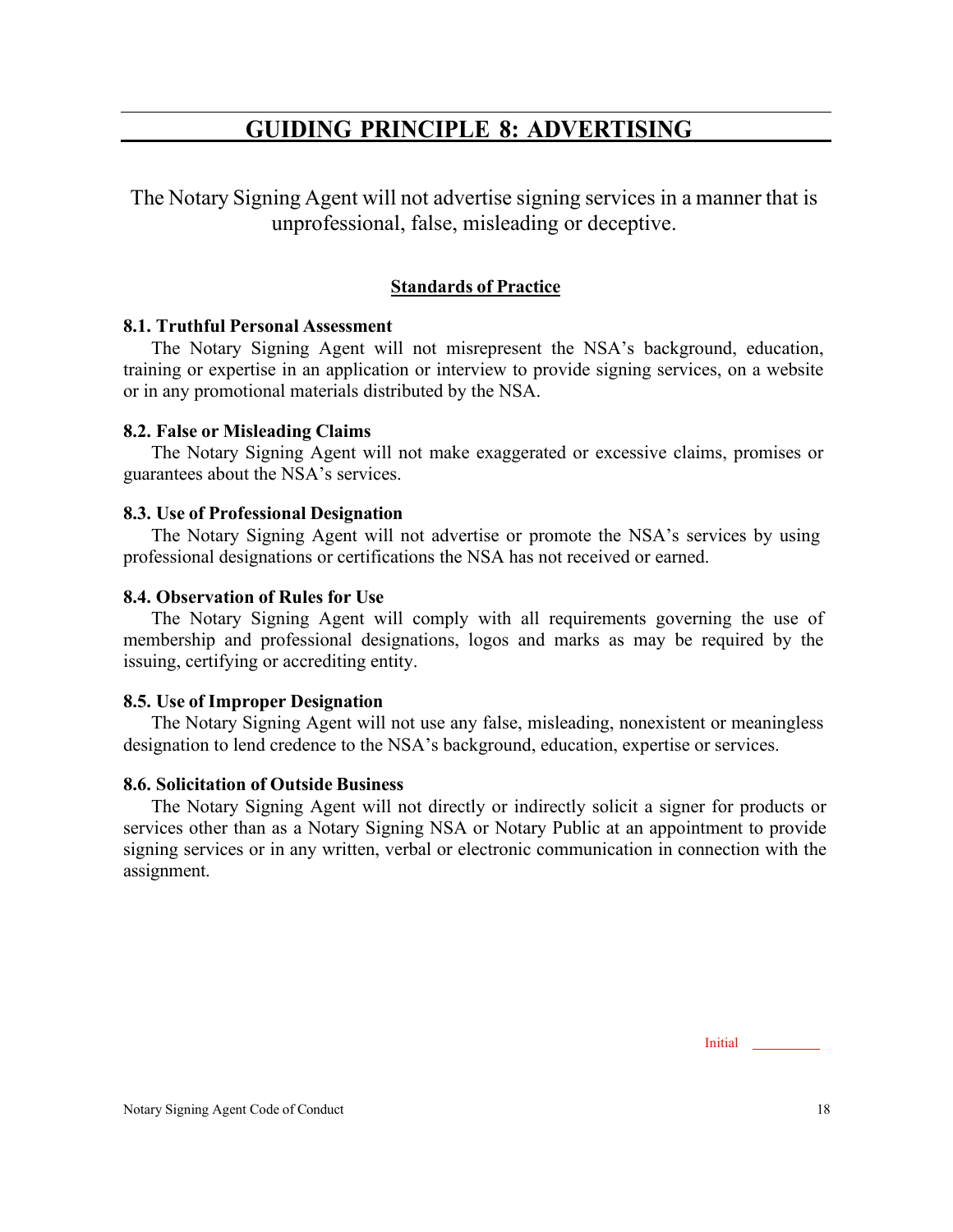# **GUIDING PRINCIPLE 9: PROFESSIONALISM**

<span id="page-35-0"></span>The Notary Signing Agent will always act in a responsible manner towards contracting companies and parties to the transaction.

# **Standards of Practice**

## <span id="page-35-1"></span>**9.1. Refusal of Assignment**

The Notary Signing Agent will refuse to accept an assignment if the NSA reasonably foresees that he or she will be unable to meet the contracting company's expectations for the assignment, including, but not limited to, arriving at the appointment at the set time, and printing and providing copies of closing documents.

## <span id="page-35-2"></span>**9.2. Overbooked Appointments**

The Notary Signing Agent will schedule appointments with sufficient time to complete the assignment and not so closely schedule same-day appointments that the NSA cannot reasonably meet the expectations for any prior or subsequent assignment.

## <span id="page-35-3"></span>**9.3. Delegation of Duties**

The Notary Signing Agent will not authorize another Notary Signing Agent to perform signing services on the NSA's behalf without the express approval of the contracting company providing the assignment.

#### <span id="page-35-4"></span>**9.4. Cancellation and Rescheduling of Appointments**

The Notary Signing Agent will not cancel or attempt to reschedule an appointment with a signer once the appointment has been set, but will immediately notify the contracting company providing the assignment if an emergency prohibits the NSA from attending the appointment.

#### <span id="page-35-5"></span>**9.5. Signing Presentation Guidelines**

The Notary Signing Agent will follow any signing presentation guidelines in performing signing services as may be required by the contracting company.

#### <span id="page-35-6"></span>**9.6. Assignment Requirements**

The Notary Signing Agent will thoroughly review the requirements and expectations for a given assignment, noting in particular what stipulated documents and payments the NSA must receive from the signer, and what documents and copies the NSA must leave with that individual.

#### <span id="page-35-7"></span>**9.7. Contracting Company Instructions**

The Notary Signing Agent will review each lender's and contracting company's instructions and signing presentation guidelines for the assignment prior to the signing appointment and follow such instructions and guidelines provided they do not violate a statute, regulation or official directive related to the performance of notarial acts.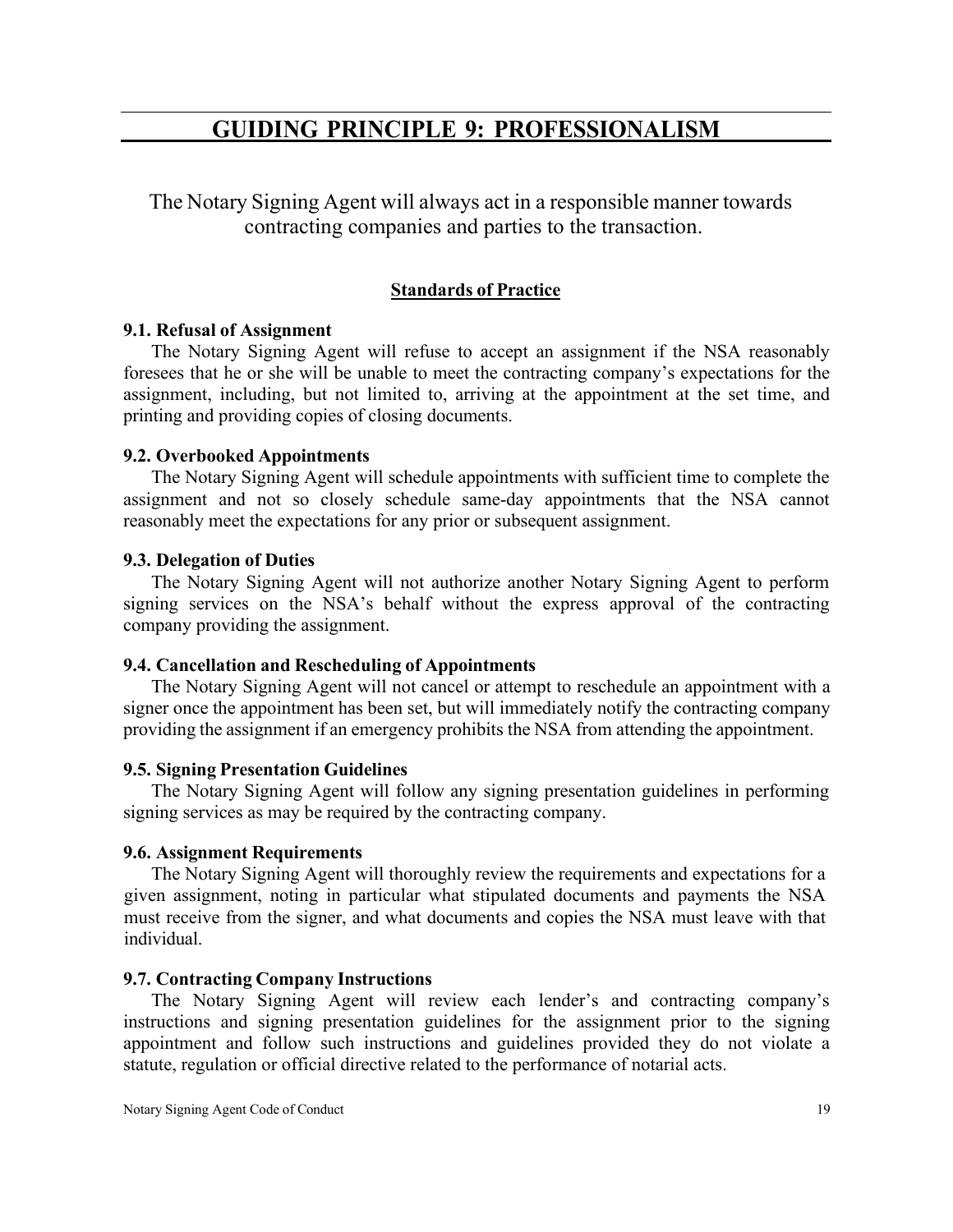#### <span id="page-36-0"></span>**9.8. Review of Documents**

The Notary Signing Agent will review the closing documents prior to commencing the signing appointment to confirm the documents identify the correct signing party or parties and to determine which documents must be signed, dated, initialed and notarized.

#### <span id="page-36-1"></span>**9.9. Notification of Missing Documents**

The Notary Signing Agent will immediately contact the closing agent for the transaction prior to the appointment if the NSA discovers that the Note, Mortgage or Deed of Trust, and, as applicable, the Truth in Lending Disclosure, Closing Disclosure, or other closing statement is either incomplete or missing from the closing package.

#### <span id="page-36-2"></span>**9.10. Appointment Confirmation**

The Notary Signing Agent will confirm the appointment to sign closing documents with the signer, ensuring that all parties and witnesses signing documents, identification cards, stipulated documents and checks will be available upon the NSA's arrival, unless expressly prohibited by the contracting company.

#### <span id="page-36-3"></span>**9.11. Professional Communications**

The Notary Signing Agent will ensure that the NSA's verbal and written communications, including, but not limited to, phone conversations, voicemail greetings, emails, faxes, Internet forum responses and social network postings, convey a professional tone and demeanor at all times.

#### <span id="page-36-4"></span>**9.12. Appropriate Attire**

The Notary Signing Agent will dress for an assignment in a manner that conforms to the business requirements of the contracting company providing the assignment.

#### <span id="page-36-5"></span>**9.13. Notification of Late Arrival**

The Notary Signing Agent will notify the signer and contracting company providing the assignment at least 30 minutes prior to the scheduled appointment time in the event that the NSA will arrive late to the appointment due to traffic, inclement weather or any other contingency.

#### <span id="page-36-6"></span>**9.14. Identifying Credentials**

The Notary Signing Agent will present a government-issued identification document containing a photograph to identify the NSA upon meeting a signer at the appointment to sign closing documents.

#### <span id="page-36-7"></span>**9.15. Changes to Documents**

The Notary Signing Agent will immediately inform the NSA's contracting company about any change to a closing document that is requested by a signer, and will not alter or add a document unless expressly authorized in writing by the lender's representative or contracting company; provided however, that a NSA may modify a notarial certificate on a document requiring notarization to comply with law in the NSA's state or jurisdiction.

#### <span id="page-36-8"></span>**9.16. Status Reporting**

Notary Signing Agent Code of Conduct 20 The Notary Signing Agent will immediately inform the NSA's contracting company about any development affecting the timely execution and return of the documents.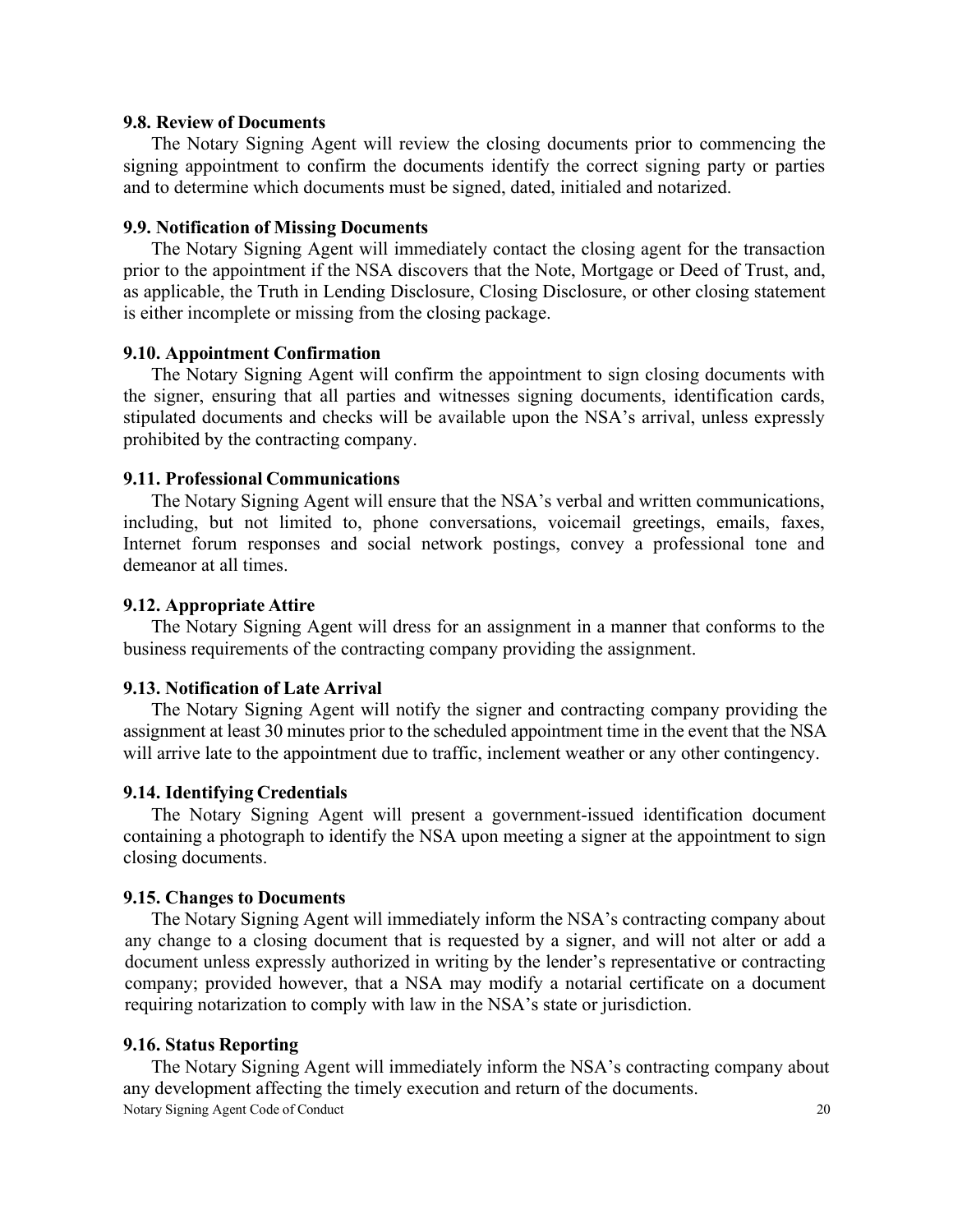#### <span id="page-37-0"></span>**9.17. Quality Assurance Review**

The Notary Signing Agent will ensure that closing documents are properly completed, signed and notarized, and that all stipulations are present, before adjourning the signing appointment and delivering the package of closing documents for shipment to the closing agent or lender for the transaction.

#### <span id="page-37-1"></span>**9.18. Observance of Deadlines**

The Notary Signing Agent will perform each assignment in a timely manner, and timely return all expected documents, duly executed, to the contracting company or closing agent for the transaction according to the requirements of the lender.

Initial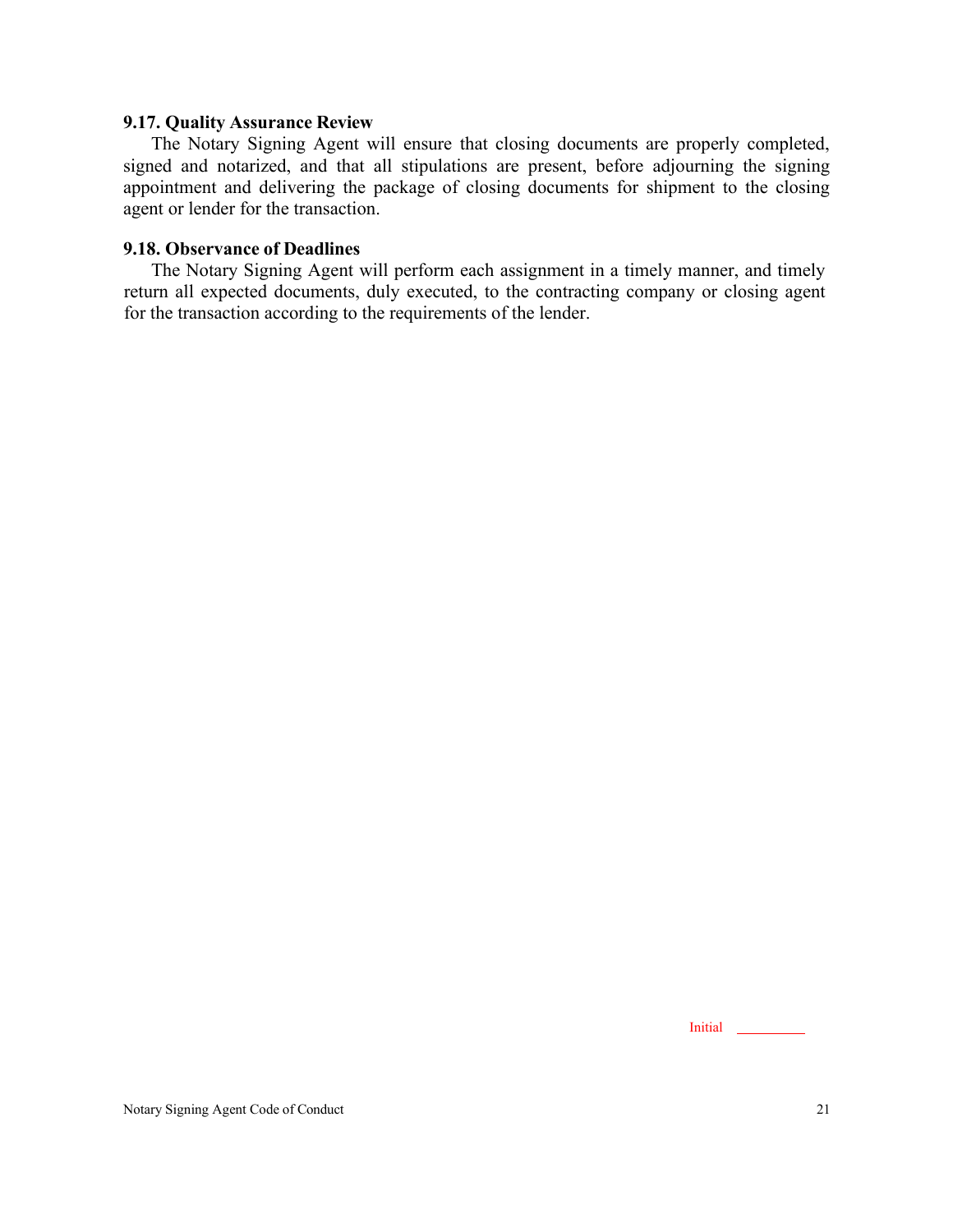# **GUIDING PRINCIPLE 10: STANDARDS**

<span id="page-38-0"></span>The Notary Signing Agent will endeavor to maintain and raise standards of practice amongst practitioners in the signing services industry.

# **Standards of Practice**

#### <span id="page-38-1"></span>**10.1. Association with Practitioners**

The Notary Signing Agent is encouraged to join and participate in national and regional associations of Notaries Public, Notary Signing Agents and real property services professionals.

## <span id="page-38-2"></span>**10.2. Encouragement of Practitioners**

The Notary Signing Agent will encourage signing services practitioners to aspire to the highest standards of professional practice and enhance their professional competencies.

#### <span id="page-38-3"></span>**10.3. Dispensing Knowledge**

The Notary Signing Agent will provide expertise to less experienced Agents and assist them in their professional advancement.

#### <span id="page-38-4"></span>**10.4. Higher Standards**

The Notary Signing Agent will support the development and improvement of laws, regulations and standards of practice as will foster competence and ethical conduct among NSAs and will benefit contracting companies and parties to the transaction.

Initial